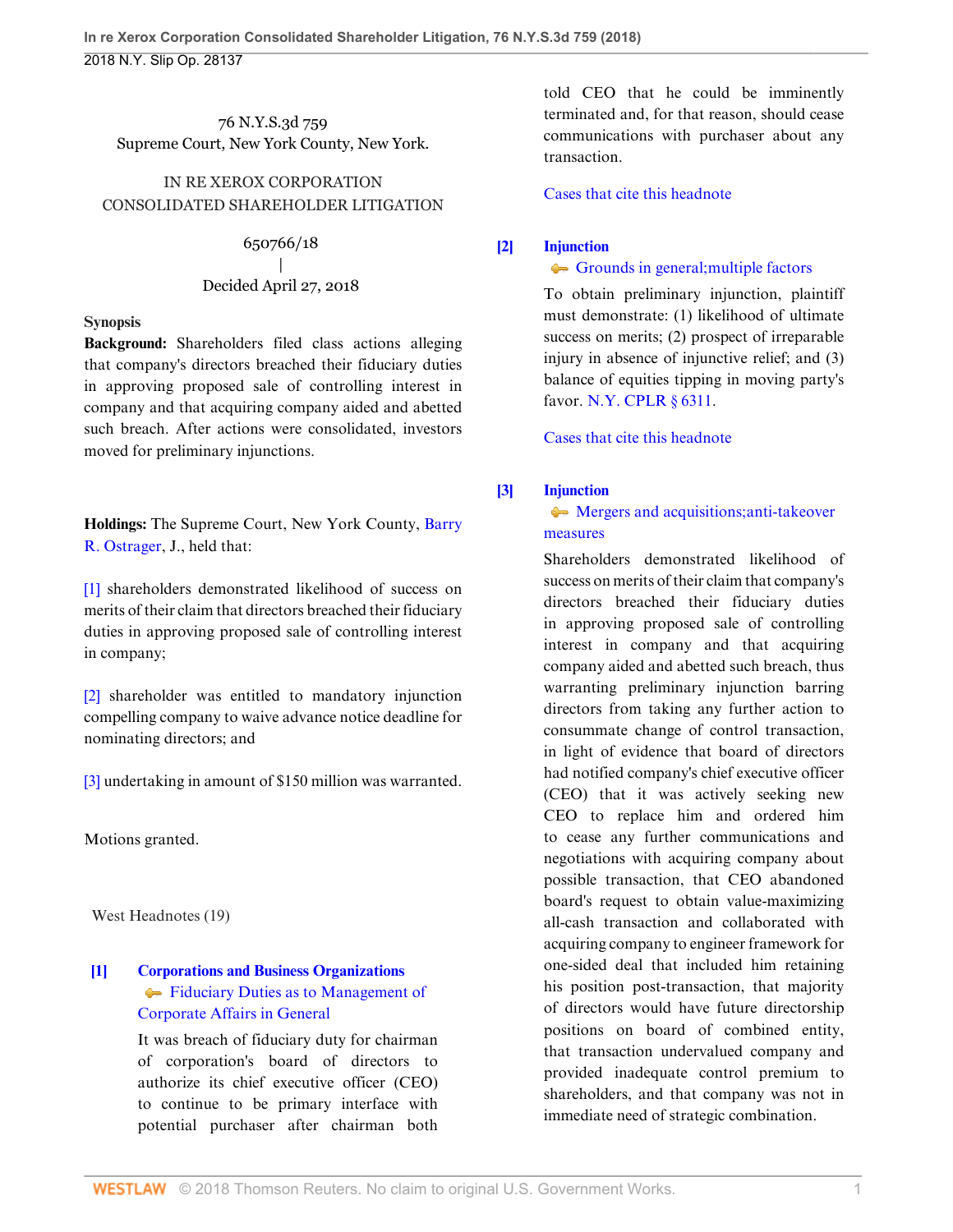#### [Cases that cite this headnote](http://www.westlaw.com/Link/RelatedInformation/DocHeadnoteLink?docGuid=Ib9acdcd04f0311e8ab5389d3771bc525&headnoteId=204444884000320180907001256&originationContext=document&vr=3.0&rs=cblt1.0&transitionType=CitingReferences&contextData=(sc.Search))

#### <span id="page-1-0"></span>**[\[4\]](#page-10-2) [Corporations and Business Organizations](http://www.westlaw.com/Browse/Home/KeyNumber/101/View.html?docGuid=Ib9acdcd04f0311e8ab5389d3771bc525&originationContext=document&vr=3.0&rs=cblt1.0&transitionType=DocumentItem&contextData=(sc.Search))** [Business judgment rule in general](http://www.westlaw.com/Browse/Home/KeyNumber/101k1842/View.html?docGuid=Ib9acdcd04f0311e8ab5389d3771bc525&originationContext=document&vr=3.0&rs=cblt1.0&transitionType=DocumentItem&contextData=(sc.Search))

In action seeking to hold director liable, court must first determine whether business judgment rule applies.

[Cases that cite this headnote](http://www.westlaw.com/Link/RelatedInformation/DocHeadnoteLink?docGuid=Ib9acdcd04f0311e8ab5389d3771bc525&headnoteId=204444884000420180907001256&originationContext=document&vr=3.0&rs=cblt1.0&transitionType=CitingReferences&contextData=(sc.Search))

## <span id="page-1-1"></span>**[\[5\]](#page-10-3) [Corporations and Business Organizations](http://www.westlaw.com/Browse/Home/KeyNumber/101/View.html?docGuid=Ib9acdcd04f0311e8ab5389d3771bc525&originationContext=document&vr=3.0&rs=cblt1.0&transitionType=DocumentItem&contextData=(sc.Search))** • [Conflicts of Interest and Self-dealing in](http://www.westlaw.com/Browse/Home/KeyNumber/101k1867/View.html?docGuid=Ib9acdcd04f0311e8ab5389d3771bc525&originationContext=document&vr=3.0&rs=cblt1.0&transitionType=DocumentItem&contextData=(sc.Search)) **[General](http://www.westlaw.com/Browse/Home/KeyNumber/101k1867/View.html?docGuid=Ib9acdcd04f0311e8ab5389d3771bc525&originationContext=document&vr=3.0&rs=cblt1.0&transitionType=DocumentItem&contextData=(sc.Search))**

When corporate director or officer has interest in decision, business judgment rule does not apply.

#### [Cases that cite this headnote](http://www.westlaw.com/Link/RelatedInformation/DocHeadnoteLink?docGuid=Ib9acdcd04f0311e8ab5389d3771bc525&headnoteId=204444884000520180907001256&originationContext=document&vr=3.0&rs=cblt1.0&transitionType=CitingReferences&contextData=(sc.Search))

## <span id="page-1-2"></span>**[\[6\]](#page-10-4) [Fraud](http://www.westlaw.com/Browse/Home/KeyNumber/184/View.html?docGuid=Ib9acdcd04f0311e8ab5389d3771bc525&originationContext=document&vr=3.0&rs=cblt1.0&transitionType=DocumentItem&contextData=(sc.Search))**

[Fiduciary or confidential relations](http://www.westlaw.com/Browse/Home/KeyNumber/184k7/View.html?docGuid=Ib9acdcd04f0311e8ab5389d3771bc525&originationContext=document&vr=3.0&rs=cblt1.0&transitionType=DocumentItem&contextData=(sc.Search))

Elements of cause of action to recover damages for breach of fiduciary duty are (1) existence of fiduciary relationship, (2) misconduct by defendant, and (3) damages directly caused by defendant's misconduct.

[Cases that cite this headnote](http://www.westlaw.com/Link/RelatedInformation/DocHeadnoteLink?docGuid=Ib9acdcd04f0311e8ab5389d3771bc525&headnoteId=204444884000620180907001256&originationContext=document&vr=3.0&rs=cblt1.0&transitionType=CitingReferences&contextData=(sc.Search))

## <span id="page-1-3"></span>**[\[7\]](#page-10-5) [Corporations and Business Organizations](http://www.westlaw.com/Browse/Home/KeyNumber/101/View.html?docGuid=Ib9acdcd04f0311e8ab5389d3771bc525&originationContext=document&vr=3.0&rs=cblt1.0&transitionType=DocumentItem&contextData=(sc.Search))** [Fiduciary Duties as to Management of](http://www.westlaw.com/Browse/Home/KeyNumber/101k1840/View.html?docGuid=Ib9acdcd04f0311e8ab5389d3771bc525&originationContext=document&vr=3.0&rs=cblt1.0&transitionType=DocumentItem&contextData=(sc.Search)) [Corporate Affairs in General](http://www.westlaw.com/Browse/Home/KeyNumber/101k1840/View.html?docGuid=Ib9acdcd04f0311e8ab5389d3771bc525&originationContext=document&vr=3.0&rs=cblt1.0&transitionType=DocumentItem&contextData=(sc.Search))

Members of corporation's board of directors owe fiduciary responsibility to shareholders in general and to individual shareholders in particular to treat all shareholders fairly and evenly.

[Cases that cite this headnote](http://www.westlaw.com/Link/RelatedInformation/DocHeadnoteLink?docGuid=Ib9acdcd04f0311e8ab5389d3771bc525&headnoteId=204444884000720180907001256&originationContext=document&vr=3.0&rs=cblt1.0&transitionType=CitingReferences&contextData=(sc.Search))

# <span id="page-1-4"></span>**[\[8\]](#page-10-6) [Corporations and Business Organizations](http://www.westlaw.com/Browse/Home/KeyNumber/101/View.html?docGuid=Ib9acdcd04f0311e8ab5389d3771bc525&originationContext=document&vr=3.0&rs=cblt1.0&transitionType=DocumentItem&contextData=(sc.Search))** [Good faith](http://www.westlaw.com/Browse/Home/KeyNumber/101k1844/View.html?docGuid=Ib9acdcd04f0311e8ab5389d3771bc525&originationContext=document&vr=3.0&rs=cblt1.0&transitionType=DocumentItem&contextData=(sc.Search))

**[Corporations and Business Organizations](http://www.westlaw.com/Browse/Home/KeyNumber/101/View.html?docGuid=Ib9acdcd04f0311e8ab5389d3771bc525&originationContext=document&vr=3.0&rs=cblt1.0&transitionType=DocumentItem&contextData=(sc.Search))** • [Conflicts of Interest and Self-dealing in](http://www.westlaw.com/Browse/Home/KeyNumber/101k1867/View.html?docGuid=Ib9acdcd04f0311e8ab5389d3771bc525&originationContext=document&vr=3.0&rs=cblt1.0&transitionType=DocumentItem&contextData=(sc.Search)) **[General](http://www.westlaw.com/Browse/Home/KeyNumber/101k1867/View.html?docGuid=Ib9acdcd04f0311e8ab5389d3771bc525&originationContext=document&vr=3.0&rs=cblt1.0&transitionType=DocumentItem&contextData=(sc.Search))** 

Business judgment rule will not shield corporate board's decision from judicial inquiry if it was product of bad faith or selfdealing.

[Cases that cite this headnote](http://www.westlaw.com/Link/RelatedInformation/DocHeadnoteLink?docGuid=Ib9acdcd04f0311e8ab5389d3771bc525&headnoteId=204444884000820180907001256&originationContext=document&vr=3.0&rs=cblt1.0&transitionType=CitingReferences&contextData=(sc.Search))

## <span id="page-1-5"></span>**[\[9\]](#page-10-7) [Corporations and Business Organizations](http://www.westlaw.com/Browse/Home/KeyNumber/101/View.html?docGuid=Ib9acdcd04f0311e8ab5389d3771bc525&originationContext=document&vr=3.0&rs=cblt1.0&transitionType=DocumentItem&contextData=(sc.Search))** [Right to question transaction; estoppel](http://www.westlaw.com/Browse/Home/KeyNumber/101k1871/View.html?docGuid=Ib9acdcd04f0311e8ab5389d3771bc525&originationContext=document&vr=3.0&rs=cblt1.0&transitionType=DocumentItem&contextData=(sc.Search)) [and acquiescence](http://www.westlaw.com/Browse/Home/KeyNumber/101k1871/View.html?docGuid=Ib9acdcd04f0311e8ab5389d3771bc525&originationContext=document&vr=3.0&rs=cblt1.0&transitionType=DocumentItem&contextData=(sc.Search))

When shareholder attacks transaction in which directors have interest other than corporation's directors, directors may not escape review of transaction's merits.

[Cases that cite this headnote](http://www.westlaw.com/Link/RelatedInformation/DocHeadnoteLink?docGuid=Ib9acdcd04f0311e8ab5389d3771bc525&headnoteId=204444884000920180907001256&originationContext=document&vr=3.0&rs=cblt1.0&transitionType=CitingReferences&contextData=(sc.Search))

## <span id="page-1-6"></span>**[\[10\]](#page-10-8) [Corporations and Business Organizations](http://www.westlaw.com/Browse/Home/KeyNumber/101/View.html?docGuid=Ib9acdcd04f0311e8ab5389d3771bc525&originationContext=document&vr=3.0&rs=cblt1.0&transitionType=DocumentItem&contextData=(sc.Search)) [Entire fairness in general](http://www.westlaw.com/Browse/Home/KeyNumber/101k1869/View.html?docGuid=Ib9acdcd04f0311e8ab5389d3771bc525&originationContext=document&vr=3.0&rs=cblt1.0&transitionType=DocumentItem&contextData=(sc.Search))**

Once business judgment presumption is lost, corporation's directors are required to demonstrate entire fairness of proposed transaction.

[Cases that cite this headnote](http://www.westlaw.com/Link/RelatedInformation/DocHeadnoteLink?docGuid=Ib9acdcd04f0311e8ab5389d3771bc525&headnoteId=204444884001020180907001256&originationContext=document&vr=3.0&rs=cblt1.0&transitionType=CitingReferences&contextData=(sc.Search))

## <span id="page-1-7"></span>**[\[11\]](#page-11-0) [Corporations and Business Organizations](http://www.westlaw.com/Browse/Home/KeyNumber/101/View.html?docGuid=Ib9acdcd04f0311e8ab5389d3771bc525&originationContext=document&vr=3.0&rs=cblt1.0&transitionType=DocumentItem&contextData=(sc.Search))** [Entire fairness in general](http://www.westlaw.com/Browse/Home/KeyNumber/101k1869/View.html?docGuid=Ib9acdcd04f0311e8ab5389d3771bc525&originationContext=document&vr=3.0&rs=cblt1.0&transitionType=DocumentItem&contextData=(sc.Search))

When making determination of entire fairness of transaction entered into by conflicted corporate fiduciaries, courts examine transaction as a whole looking at both fair price and fair dealing, without focusing on one component over another.

[Cases that cite this headnote](http://www.westlaw.com/Link/RelatedInformation/DocHeadnoteLink?docGuid=Ib9acdcd04f0311e8ab5389d3771bc525&headnoteId=204444884001120180907001256&originationContext=document&vr=3.0&rs=cblt1.0&transitionType=CitingReferences&contextData=(sc.Search))

## <span id="page-1-8"></span>**[\[12\]](#page-11-1) [Fraud](http://www.westlaw.com/Browse/Home/KeyNumber/184/View.html?docGuid=Ib9acdcd04f0311e8ab5389d3771bc525&originationContext=document&vr=3.0&rs=cblt1.0&transitionType=DocumentItem&contextData=(sc.Search))**

## **Persons** liable

Claim for aiding and abetting breach of fiduciary duty requires (1) breach by fiduciary of obligations to another, (2) that defendant knowingly induced or participated in breach, and (3) that plaintiff suffered damage as result of breach.

[Cases that cite this headnote](http://www.westlaw.com/Link/RelatedInformation/DocHeadnoteLink?docGuid=Ib9acdcd04f0311e8ab5389d3771bc525&headnoteId=204444884001220180907001256&originationContext=document&vr=3.0&rs=cblt1.0&transitionType=CitingReferences&contextData=(sc.Search))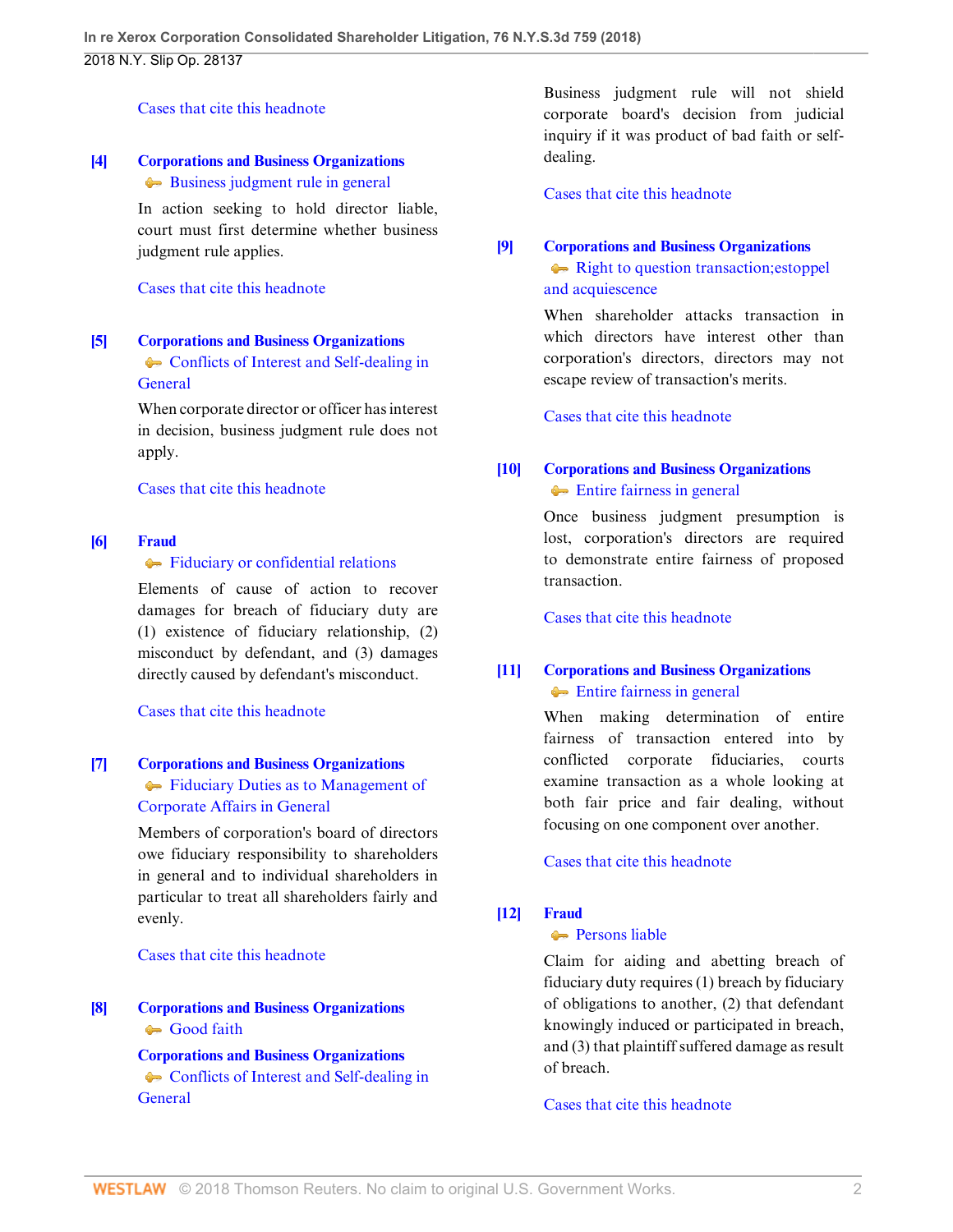#### <span id="page-2-2"></span>**[\[13\]](#page-11-2) [Fraud](http://www.westlaw.com/Browse/Home/KeyNumber/184/View.html?docGuid=Ib9acdcd04f0311e8ab5389d3771bc525&originationContext=document&vr=3.0&rs=cblt1.0&transitionType=DocumentItem&contextData=(sc.Search))**

### **[Persons liable](http://www.westlaw.com/Browse/Home/KeyNumber/184k30/View.html?docGuid=Ib9acdcd04f0311e8ab5389d3771bc525&originationContext=document&vr=3.0&rs=cblt1.0&transitionType=DocumentItem&contextData=(sc.Search))**

One who aids and abets breach of fiduciary duty is liable for that breach as well, even if he or she had no independent fiduciary obligation to allegedly injured party, if alleged aider/abettor rendered substantial assistance to fiduciary in course of effecting alleged breaches of duty.

[Cases that cite this headnote](http://www.westlaw.com/Link/RelatedInformation/DocHeadnoteLink?docGuid=Ib9acdcd04f0311e8ab5389d3771bc525&headnoteId=204444884001320180907001256&originationContext=document&vr=3.0&rs=cblt1.0&transitionType=CitingReferences&contextData=(sc.Search))

## <span id="page-2-0"></span>**[\[14\]](#page-11-3) [Injunction](http://www.westlaw.com/Browse/Home/KeyNumber/212/View.html?docGuid=Ib9acdcd04f0311e8ab5389d3771bc525&originationContext=document&vr=3.0&rs=cblt1.0&transitionType=DocumentItem&contextData=(sc.Search))**

#### $\blacktriangleright$  [Directors, officers, and agents](http://www.westlaw.com/Browse/Home/KeyNumber/212k1468/View.html?docGuid=Ib9acdcd04f0311e8ab5389d3771bc525&originationContext=document&vr=3.0&rs=cblt1.0&transitionType=DocumentItem&contextData=(sc.Search))

Shareholder was entitled to mandatory injunction compelling company to waive advance notice deadline for nominating directors, where company's board made several significant decisions regarding change of control transaction, as well as significant disclosures regarding terms of company's joint venture with acquiring company, six weeks after director nomination deadline in company's bylaws.

[Cases that cite this headnote](http://www.westlaw.com/Link/RelatedInformation/DocHeadnoteLink?docGuid=Ib9acdcd04f0311e8ab5389d3771bc525&headnoteId=204444884001620180907001256&originationContext=document&vr=3.0&rs=cblt1.0&transitionType=CitingReferences&contextData=(sc.Search))

## <span id="page-2-3"></span>**[\[15\]](#page-12-0) [Corporations and Business Organizations](http://www.westlaw.com/Browse/Home/KeyNumber/101/View.html?docGuid=Ib9acdcd04f0311e8ab5389d3771bc525&originationContext=document&vr=3.0&rs=cblt1.0&transitionType=DocumentItem&contextData=(sc.Search)) [Directors](http://www.westlaw.com/Browse/Home/KeyNumber/101VII(B)1/View.html?docGuid=Ib9acdcd04f0311e8ab5389d3771bc525&originationContext=document&vr=3.0&rs=cblt1.0&transitionType=DocumentItem&contextData=(sc.Search))**

Shareholder is entitled to waiver of corporation's advance notice deadline for nominating directors when there is material change in circumstances of corporation after nomination deadline.

[Cases that cite this headnote](http://www.westlaw.com/Link/RelatedInformation/DocHeadnoteLink?docGuid=Ib9acdcd04f0311e8ab5389d3771bc525&headnoteId=204444884001520180907001256&originationContext=document&vr=3.0&rs=cblt1.0&transitionType=CitingReferences&contextData=(sc.Search))

## <span id="page-2-4"></span>**[\[16\]](#page-13-0) [Injunction](http://www.westlaw.com/Browse/Home/KeyNumber/212/View.html?docGuid=Ib9acdcd04f0311e8ab5389d3771bc525&originationContext=document&vr=3.0&rs=cblt1.0&transitionType=DocumentItem&contextData=(sc.Search))**

#### • [Shareholders and members](http://www.westlaw.com/Browse/Home/KeyNumber/212k1467/View.html?docGuid=Ib9acdcd04f0311e8ab5389d3771bc525&originationContext=document&vr=3.0&rs=cblt1.0&transitionType=DocumentItem&contextData=(sc.Search))

Corporate shareholder who has been wrongfully denied fundamental right to vote their shares and gain representation on board of directors is presumed to be threatened with irreparable harm if corporate electoral process is tainted.

## [Cases that cite this headnote](http://www.westlaw.com/Link/RelatedInformation/DocHeadnoteLink?docGuid=Ib9acdcd04f0311e8ab5389d3771bc525&headnoteId=204444884001720180907001256&originationContext=document&vr=3.0&rs=cblt1.0&transitionType=CitingReferences&contextData=(sc.Search))

## <span id="page-2-5"></span>**[\[17\]](#page-13-1) [Appeal and Error](http://www.westlaw.com/Browse/Home/KeyNumber/30/View.html?docGuid=Ib9acdcd04f0311e8ab5389d3771bc525&originationContext=document&vr=3.0&rs=cblt1.0&transitionType=DocumentItem&contextData=(sc.Search))**

**[Preliminary injunction; temporary](http://www.westlaw.com/Browse/Home/KeyNumber/30k3664/View.html?docGuid=Ib9acdcd04f0311e8ab5389d3771bc525&originationContext=document&vr=3.0&rs=cblt1.0&transitionType=DocumentItem&contextData=(sc.Search))** [restraining order](http://www.westlaw.com/Browse/Home/KeyNumber/30k3664/View.html?docGuid=Ib9acdcd04f0311e8ab5389d3771bc525&originationContext=document&vr=3.0&rs=cblt1.0&transitionType=DocumentItem&contextData=(sc.Search))

## **[Injunction](http://www.westlaw.com/Browse/Home/KeyNumber/212/View.html?docGuid=Ib9acdcd04f0311e8ab5389d3771bc525&originationContext=document&vr=3.0&rs=cblt1.0&transitionType=DocumentItem&contextData=(sc.Search))**

#### [Amount](http://www.westlaw.com/Browse/Home/KeyNumber/212k1658/View.html?docGuid=Ib9acdcd04f0311e8ab5389d3771bc525&originationContext=document&vr=3.0&rs=cblt1.0&transitionType=DocumentItem&contextData=(sc.Search))

Fixing of amount of undertaking in connection with injunctive relief is matter within court's sound discretion, and its determination will not be disturbed absent improvident exercise of that discretion. [N.Y.](http://www.westlaw.com/Link/Document/FullText?findType=L&pubNum=1000059&cite=NYCPR6312&originatingDoc=Ib9acdcd04f0311e8ab5389d3771bc525&refType=SP&originationContext=document&vr=3.0&rs=cblt1.0&transitionType=DocumentItem&contextData=(sc.Search)#co_pp_a83b000018c76) [CPLR § 6312\(b\)](http://www.westlaw.com/Link/Document/FullText?findType=L&pubNum=1000059&cite=NYCPR6312&originatingDoc=Ib9acdcd04f0311e8ab5389d3771bc525&refType=SP&originationContext=document&vr=3.0&rs=cblt1.0&transitionType=DocumentItem&contextData=(sc.Search)#co_pp_a83b000018c76).

[Cases that cite this headnote](http://www.westlaw.com/Link/RelatedInformation/DocHeadnoteLink?docGuid=Ib9acdcd04f0311e8ab5389d3771bc525&headnoteId=204444884001820180907001256&originationContext=document&vr=3.0&rs=cblt1.0&transitionType=CitingReferences&contextData=(sc.Search))

## <span id="page-2-6"></span>**[\[18\]](#page-13-2) [Injunction](http://www.westlaw.com/Browse/Home/KeyNumber/212/View.html?docGuid=Ib9acdcd04f0311e8ab5389d3771bc525&originationContext=document&vr=3.0&rs=cblt1.0&transitionType=DocumentItem&contextData=(sc.Search))**

#### **[Amount](http://www.westlaw.com/Browse/Home/KeyNumber/212k1658/View.html?docGuid=Ib9acdcd04f0311e8ab5389d3771bc525&originationContext=document&vr=3.0&rs=cblt1.0&transitionType=DocumentItem&contextData=(sc.Search))**

Sole requirement for undertaking in connection with injunctive relief is that it must be rationally related to defendants' potential damages should preliminary injunction later prove to have been unwarranted. [N.Y. CPLR](http://www.westlaw.com/Link/Document/FullText?findType=L&pubNum=1000059&cite=NYCPR6312&originatingDoc=Ib9acdcd04f0311e8ab5389d3771bc525&refType=SP&originationContext=document&vr=3.0&rs=cblt1.0&transitionType=DocumentItem&contextData=(sc.Search)#co_pp_a83b000018c76) [§ 6312\(b\)](http://www.westlaw.com/Link/Document/FullText?findType=L&pubNum=1000059&cite=NYCPR6312&originatingDoc=Ib9acdcd04f0311e8ab5389d3771bc525&refType=SP&originationContext=document&vr=3.0&rs=cblt1.0&transitionType=DocumentItem&contextData=(sc.Search)#co_pp_a83b000018c76).

[Cases that cite this headnote](http://www.westlaw.com/Link/RelatedInformation/DocHeadnoteLink?docGuid=Ib9acdcd04f0311e8ab5389d3771bc525&headnoteId=204444884001920180907001256&originationContext=document&vr=3.0&rs=cblt1.0&transitionType=CitingReferences&contextData=(sc.Search))

## <span id="page-2-1"></span>**[\[19\]](#page-13-3) [Injunction](http://www.westlaw.com/Browse/Home/KeyNumber/212/View.html?docGuid=Ib9acdcd04f0311e8ab5389d3771bc525&originationContext=document&vr=3.0&rs=cblt1.0&transitionType=DocumentItem&contextData=(sc.Search))**

#### **[Amount](http://www.westlaw.com/Browse/Home/KeyNumber/212k1658/View.html?docGuid=Ib9acdcd04f0311e8ab5389d3771bc525&originationContext=document&vr=3.0&rs=cblt1.0&transitionType=DocumentItem&contextData=(sc.Search))**

Undertaking in amount of \$150 million was warranted in connection with preliminary injunctions issued in shareholders' action challenging board of directors' approval of proposed transaction to permit acquisition of controlling interest in corporation, where transaction potentially had multi-billion dollar value to corporation. N.Y. CPLR  $\S$ [6312\(b\).](http://www.westlaw.com/Link/Document/FullText?findType=L&pubNum=1000059&cite=NYCPR6312&originatingDoc=Ib9acdcd04f0311e8ab5389d3771bc525&refType=SP&originationContext=document&vr=3.0&rs=cblt1.0&transitionType=DocumentItem&contextData=(sc.Search)#co_pp_a83b000018c76)

[Cases that cite this headnote](http://www.westlaw.com/Link/RelatedInformation/DocHeadnoteLink?docGuid=Ib9acdcd04f0311e8ab5389d3771bc525&headnoteId=204444884002020180907001256&originationContext=document&vr=3.0&rs=cblt1.0&transitionType=CitingReferences&contextData=(sc.Search))

## **Attorneys and Law Firms**

**\*761** Class Plaintiffs were represented by [Richard T.](http://www.westlaw.com/Link/Document/FullText?findType=h&pubNum=176284&cite=0148213001&originatingDoc=Ib9acdcd04f0311e8ab5389d3771bc525&refType=RQ&originationContext=document&vr=3.0&rs=cblt1.0&transitionType=DocumentItem&contextData=(sc.Search)) [Marooney, Jr.,](http://www.westlaw.com/Link/Document/FullText?findType=h&pubNum=176284&cite=0148213001&originatingDoc=Ib9acdcd04f0311e8ab5389d3771bc525&refType=RQ&originationContext=document&vr=3.0&rs=cblt1.0&transitionType=DocumentItem&contextData=(sc.Search)) [Robert Meadows](http://www.westlaw.com/Link/Document/FullText?findType=h&pubNum=176284&cite=0106424501&originatingDoc=Ib9acdcd04f0311e8ab5389d3771bc525&refType=RQ&originationContext=document&vr=3.0&rs=cblt1.0&transitionType=DocumentItem&contextData=(sc.Search)) and [Israel Dahan](http://www.westlaw.com/Link/Document/FullText?findType=h&pubNum=176284&cite=0261776901&originatingDoc=Ib9acdcd04f0311e8ab5389d3771bc525&refType=RQ&originationContext=document&vr=3.0&rs=cblt1.0&transitionType=DocumentItem&contextData=(sc.Search)), King & Spalding, 1185 Avenue of the Americas, New York, NY 10036 (212) 556–2100 rmarooney@kslaw.com; Abraham Alexander of Bernstein Litowitz Berger &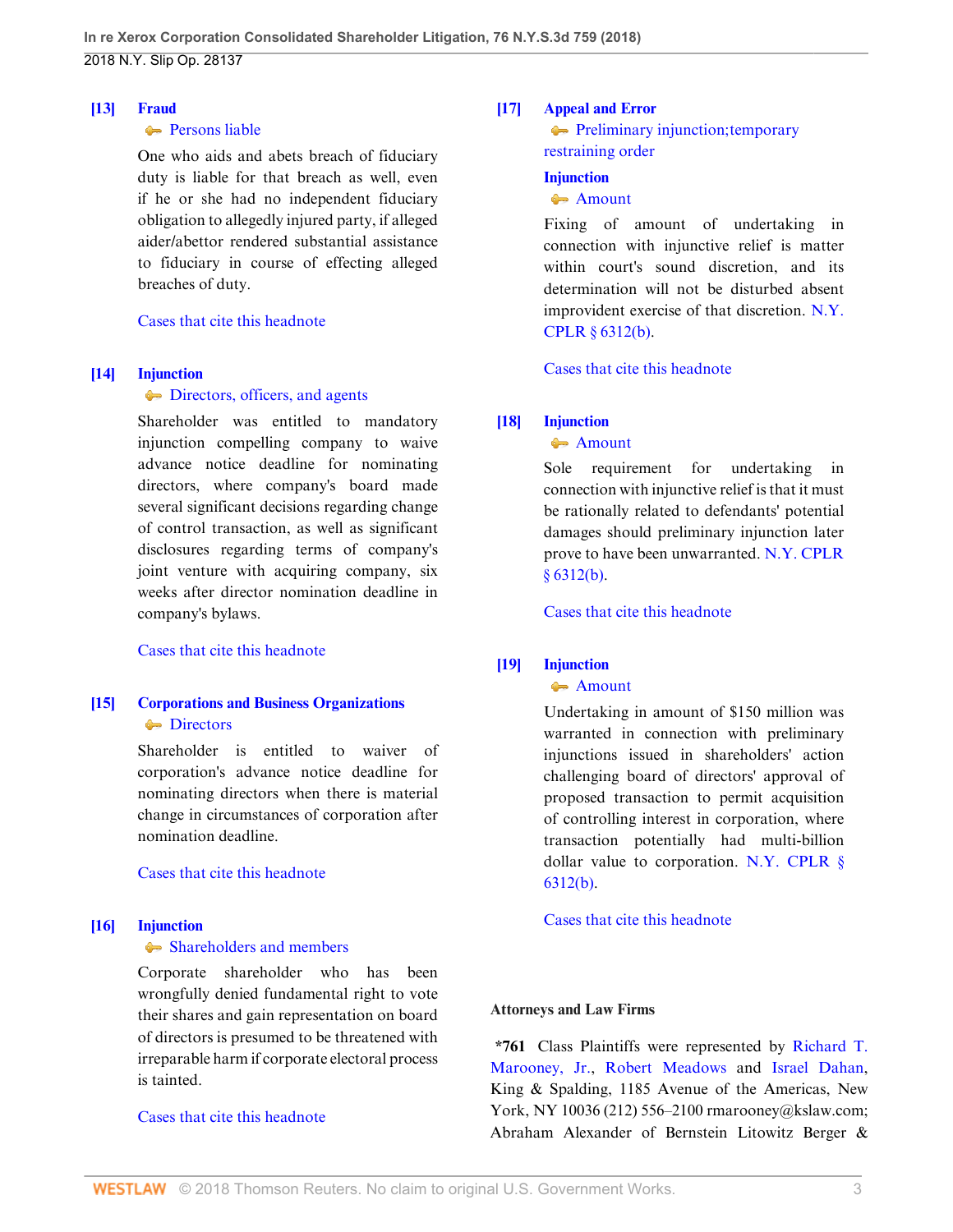Grossman LLP, 1251 Avenue of the Americas, New York, NY 10020 (212) 554–1346 abe.alexander@blblaw.com and [James J. Sabella](http://www.westlaw.com/Link/Document/FullText?findType=h&pubNum=176284&cite=0135971201&originatingDoc=Ib9acdcd04f0311e8ab5389d3771bc525&refType=RQ&originationContext=document&vr=3.0&rs=cblt1.0&transitionType=DocumentItem&contextData=(sc.Search)), Grant & Eisenhofer P.A., 485 Lexington Avenue, New York, NY 10017 (646) 722–8520 jsabella@gelaw.com.

Defendant Fujifilm was represented by [James E. Hough](http://www.westlaw.com/Link/Document/FullText?findType=h&pubNum=176284&cite=0148060801&originatingDoc=Ib9acdcd04f0311e8ab5389d3771bc525&refType=RQ&originationContext=document&vr=3.0&rs=cblt1.0&transitionType=DocumentItem&contextData=(sc.Search)) and [Erik J. Olson](http://www.westlaw.com/Link/Document/FullText?findType=h&pubNum=176284&cite=0270229301&originatingDoc=Ib9acdcd04f0311e8ab5389d3771bc525&refType=RQ&originationContext=document&vr=3.0&rs=cblt1.0&transitionType=DocumentItem&contextData=(sc.Search)) of Morrison & Foerster, 250 West 55th Street, New York, New York 10019 (212) 468–8000 jhough@mofo.com.

Defendant Xerox was represented by [Jay Cohen](http://www.westlaw.com/Link/Document/FullText?findType=h&pubNum=176284&cite=0151955501&originatingDoc=Ib9acdcd04f0311e8ab5389d3771bc525&refType=RQ&originationContext=document&vr=3.0&rs=cblt1.0&transitionType=DocumentItem&contextData=(sc.Search)), [Jaren](http://www.westlaw.com/Link/Document/FullText?findType=h&pubNum=176284&cite=0413892901&originatingDoc=Ib9acdcd04f0311e8ab5389d3771bc525&refType=RQ&originationContext=document&vr=3.0&rs=cblt1.0&transitionType=DocumentItem&contextData=(sc.Search)) [Elizabeth Janghorbani](http://www.westlaw.com/Link/Document/FullText?findType=h&pubNum=176284&cite=0413892901&originatingDoc=Ib9acdcd04f0311e8ab5389d3771bc525&refType=RQ&originationContext=document&vr=3.0&rs=cblt1.0&transitionType=DocumentItem&contextData=(sc.Search)) and [Daniel J. Toal](http://www.westlaw.com/Link/Document/FullText?findType=h&pubNum=176284&cite=0195643601&originatingDoc=Ib9acdcd04f0311e8ab5389d3771bc525&refType=RQ&originationContext=document&vr=3.0&rs=cblt1.0&transitionType=DocumentItem&contextData=(sc.Search)) of Paul, Weiss, Rifkind, Wharton & Garrison LLP, 1285 Avenue of the Americas, New York, NY 10019 (212) 373–3000 jaycohen@paulweiss.com.

#### **Opinion**

## [Barry R. Ostrager,](http://www.westlaw.com/Link/Document/FullText?findType=h&pubNum=176284&cite=0190674599&originatingDoc=Ib9acdcd04f0311e8ab5389d3771bc525&refType=RQ&originationContext=document&vr=3.0&rs=cblt1.0&transitionType=DocumentItem&contextData=(sc.Search)) J.

**\*762** This case involves a transaction approved by the Xerox Corp. ("Xerox") Board of Directors (the "Board") on January 31, 2018 pursuant to which Fujifilm Holdings Corp. ("Fuji") will acquire a 50.1% controlling interest in Xerox. Fuji and Xerox have long been involved in a complex, interlocking joint venture called Fuji Xerox Ltd ("Fuji Xerox") that distributes Xerox products in Asia and the Pacific Rim, including Australia and New Zealand. At present, Fuji has a 75% interest in the joint venture and Xerox has a 25% interest in the joint venture. The specific terms of the transaction, which requires shareholder approval, would be accomplished in the following manner:

1. Fuji Xerox will take a loan to finance the repurchase of Fuji's 75% share of Fuji Xerox for 671 billion yen. Once Fuji's 75% share is bought out, Fuji Xerox would become a wholly-owned subsidiary of Xerox.

2. Thereafter, pursuant to the transaction documents, Xerox will issue new shares of common stock to Fuji that will represent 50.1% of the fully diluted capital stock of Xerox after such issuance. The transaction documents set the aggregate purchase price of the shares at \$6.1 billion, which is equivalent to the 671 billion yen Fuji will receive for its 75% of the joint venture. The \$6.1 billion would be used to repay to Xerox the loan that finances the acquisition of the purchase of Fuji's 75% interest in the joint venture.

3. Finally, before the transaction closes, Xerox will borrow \$2.5 billion to pay its shareholders a special dividend of \$2.5 billion.

Other provisions of the transaction documents include a non-solicitation clause that prevents Xerox from soliciting other purchasers of Xerox as well as a fiduciary-out provision that would enable the Xerox Board to consider a potential unsolicited superior proposal. In addition, Fuji receives a six-day match right against any unsolicited superior proposal and, in the event the transaction does not close, Fuji would receive a \$183 million breakup fee. Significantly, the transaction documents provide that after the closing the CEO of Xerox, Jeff Jacobson ("Jacobson"), will be the CEO of the combined company and that five of the existing Xerox directors (and Mr. Jacobson) will be members of the twelve-person Board of Directors of the combined entity. The five current Xerox directors who are chosen to be on the Board of the combined entity are assured of remaining directorships of the combined entity for five years.

<span id="page-3-1"></span>There are pending motions for a preliminary injunction enjoining the transaction filed by Darwin Deason ("Deason"), the third largest shareholder of Xerox who claims to have a \$600 million investment in Xerox, and by certain pension funds that hold Xerox shares that have filed a consolidated class action against the defendants. [1](#page-3-0) **\*763** Deason also seeks a mandatory injunction requiring the Xerox Board to waive the advance notice bylaw that would have required Deason to propose on or before December 11, 2017 a slate of directors for election at the Xerox annual shareholders' meeting to run against the incumbent director slate. The "class" plaintiffs also seek an injunction adjourning the shareholder vote on the transaction to a date after the Xerox annual shareholder meeting.

<span id="page-3-0"></span>[1](#page-3-1) The above caption reflects the consolidation of four separate actions commenced against Xerox Corporation, Fujifilm Holdings Corp., and various individuals (see NYSCEF Doc. No. 28). The plaintiffs in those actions were the Asbestos Workers Philadelphia Pension Fund (Index No. 650766/2018), the Iron Workers District Council of Philadelphia & Vicinity Benefit and Pension Plan (Index No. 650795/18), Robert Lowinger (Index No. 650824/18), and the Carpenters Pension Fund of Illinois (Index No. 650841/18). Each plaintiff filed on behalf of itself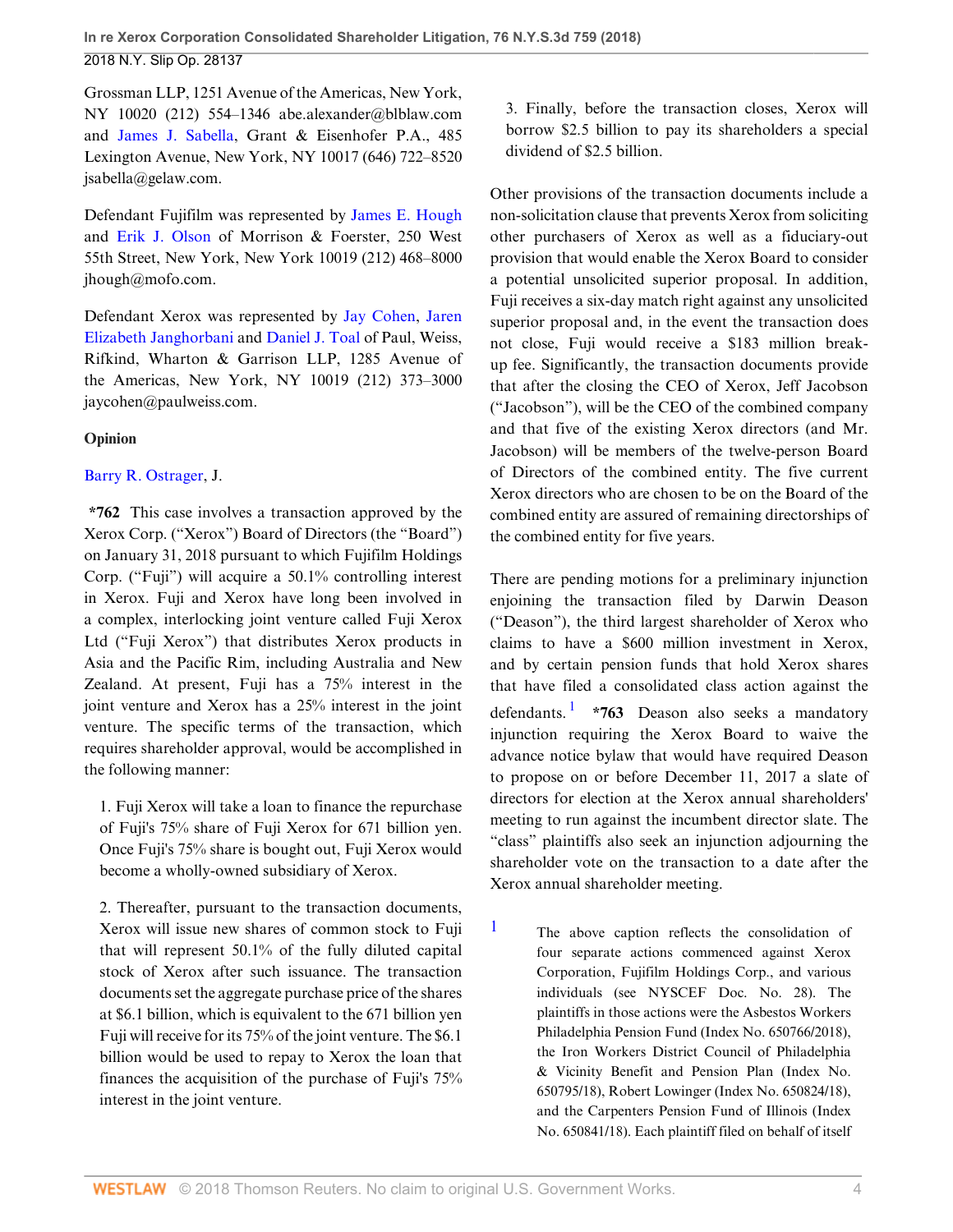and "all others similarly situated." Darwin Deason, a major Xerox shareholder, commenced a similar action *Deason v. Fujifilm, et al.* (Index No. 650675/18, known as *Deason I* ) and has moved for injunctive relief similar to that sought by the *In Re Xerox* plaintiffs in their motion (both designated mot. seq. 001 in the respective actions) to enjoin Defendants "from taking any further action to consummate the change of control transaction between Xerox and Fuji that was announced on January 31, 2018" pending a final determination of the claims asserted in the underlying actions. Additionally, Mr. Deason commenced a second action naming Xerox and the same individuals as defendants but not naming Fuji (Index No. 650988/18, known as *Deason II* ). Plaintiff in *Deason II* has moved for a preliminary injunction "enjoining Defendants from enforcing Xerox's advance notice bylaw provision requiring shareholders to nominate directors for election at the 2018 Xerox annual shareholder meeting by December 11, 2017, and requiring Defendants to waive such advance notice bylaw requirement so that Plaintiff can now notice a slate of directors for election at the 2018 annual meeting" (mot. seq. 001). The three motions have been consolidated herein for disposition. The Court previously determined certain sealing motions and motions in limine addressed to three of plaintiffs' expert submissions. This decision also serves as the basis to deny the motions to dismiss, at least in part, as the Court has found that plaintiffs have claims against all defendants upon which relief can be granted. To the extent defendants assert that portions of the complaints should be dismissed, the denial of the motions is without prejudice to defendants' filing additional motions to dismiss, particularly in light of the very recent amendment to some of the pleadings. This decision also moots so much of the "class" plaintiffs' motion relating to the timing of the shareholder vote on the transaction.

Xerox's largest shareholder, Carl Icahn ("Icahn"), made a timely filing of a slate of four directors challenging the four longest serving members of the Xerox Board of Directors. Xerox's current Board is presently composed of nine highly credentialed and experienced directors and Mr. Jacobson. Prior to filing his slate of directors, Icahn requested that Xerox extend the advance notice bylaw, which request the Board denied. On December 12, 2017, Icahn released an open letter to Xerox shareholders championing his slate of directors and criticizing the long-tenured directors of Xerox, one of whom is Xerox Chairman Robert Keegan ("Keegan"). In January 2018, after the existence of the Fuji Xerox combination was publicly reported, Mr. Deason wrote a January 22, 2018 letter to the Xerox Board demanding public disclosure of the joint venture arrangements. Mr. Deason is now supporting Mr. Icahn's slate of four directors, and Mr. Icahn is sharing with Mr. Deason the costs of prosecuting this litigation.

For the reasons that follow, all three motions for a preliminary injunction are granted on the basis of the testimony adduced at the two-day evidentiary hearing that took place on April 26 and 27, 2018; the applicable law; and the voluminous submissions made by the parties in connection with the motions. During the evidentiary hearing, testimony was adduced from eight live witnesses who testified in person and four witnesses who testified by videotaped deposition.

#### **Findings of Fact**

It is undisputed that the joint venture agreement between Fuji and Xerox, which has been renewed multiple times for five-year terms over decades and which next expires in April 2021, contains various provisions that make it difficult, but not impossible, for Xerox to engage in any value-maximizing transaction with any party other **\*764** than Fuji. Among the terms of the joint venture agreement are provisions that prohibits Xerox from selling more than 30 percent of its outstanding shares to a Fuji *competitor* without triggering a variety of adverse economic consequences to Xerox, including the cancellation of the joint venture and loss of the technology that Xerox has contributed to the joint venture over many decades. The provision in the joint venture agreement relating to the sale by Xerox of more than 30 percent of its stock to a Fuji competitor was first disclosed to Xerox shareholders and the public when the transaction was announced on January 31, 2018.

The Fuji Xerox joint venture accounts for approximately 25 percent of Xerox's revenues. In April 2017, there was an accounting scandal involving Fuji Xerox that caused Xerox to have to revise its earnings for 2017 and several years prior to 2017. All issues relating to the accounting scandal were not resolved at the time the Xerox Board approved the transaction, and a final audit of Fuji Xerox for 2017 that was received by Xerox on April 24, 2018 will cause Xerox to revise its earnings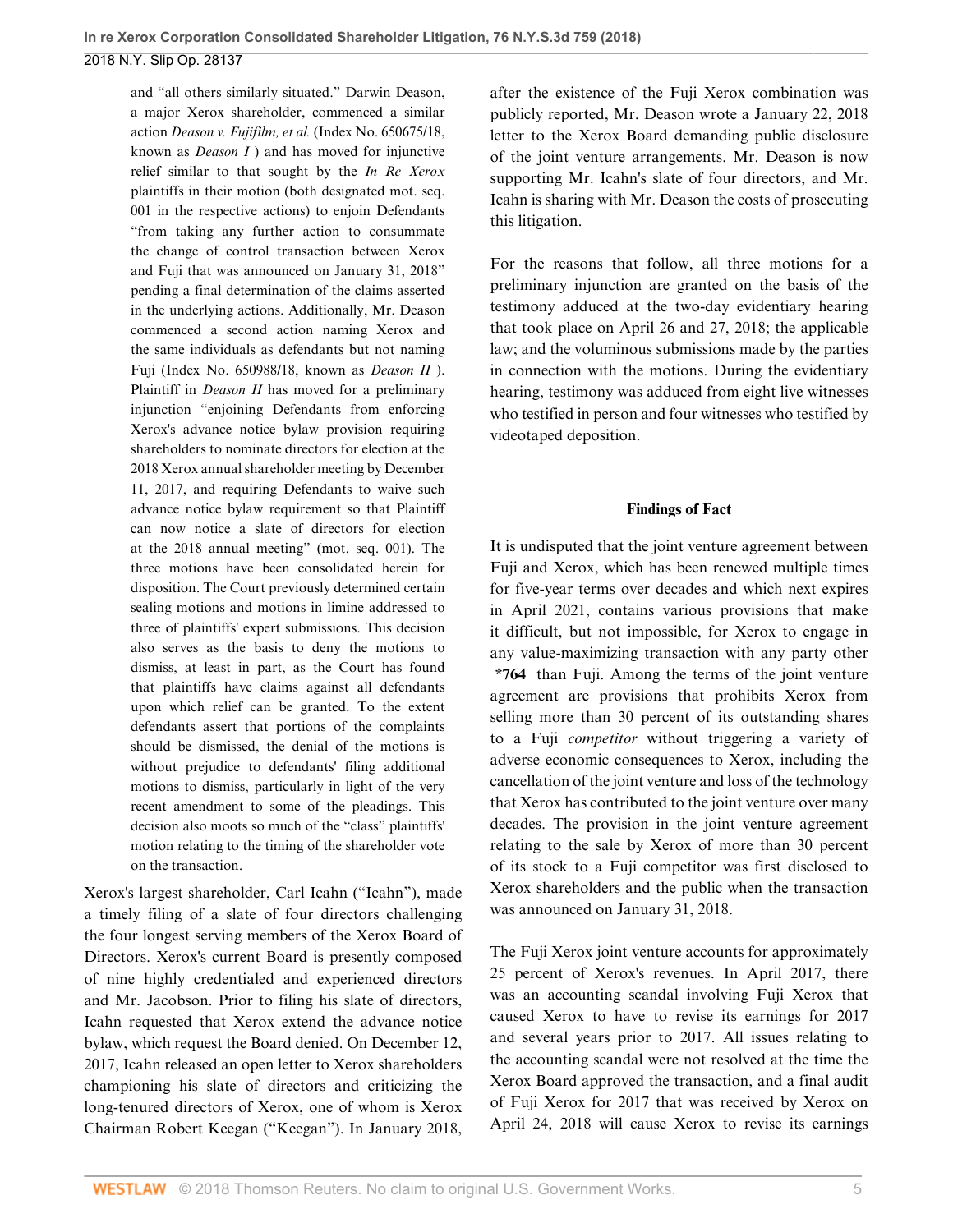for the first quarter of 2018. The transaction documents required Fuji to deliver the audited financial statement by April 15, 2018, so it appears that there may be further negotiations between Fuji and Xerox. There are conflicting Japanese law expert reports on the issue of whether, under Japanese law (which governs the joint venture agreements and the joint venture transactional documents), Xerox could have withdrawn from the joint venture agreements because of the accounting scandal. Finally, the weight of the evidence adduced at the hearing, including Xerox's financial performance in 2017, established that on and before January 31, 2018 there was no exigent necessity for Xerox to engage in any change of control transaction. The evidence also established that Mr. Icahn had a strong desire to have Xerox sold in an allcash transaction at a premium over Xerox's market value.

The lynchpin of this Court's decision turns on the conduct of Xerox CEO Jeff Jacobson in the time frame preceding the Board's approval of a transaction that granted control of an iconic American company to Fuji without any cash payment by Fuji to Xerox shareholders, and the Board's acquiescence in Jacobson's conduct.

The testimony adduced at the hearing established that Fuji and Xerox had explored various potential transactions over a period of decades, including an outright purchase by Fuji of all Xerox shares. And, in early 2017, discussions relating to a purchase of all Xerox shares by Fuji were in process.

<span id="page-5-1"></span>On March 7, 2017, Jacobson went to Japan to meet with Shigetaka Komori ("Komori"), Fuji's Chairman and CEO, and Kenji Sukeno ("Sukeno"), Fuji's President and COO.  $(PX \ 18)$ .  $^2$  $^2$  According to Jacobson, during the meeting, Komori asked Jacobson whether Xerox would be interested in being acquired by Fuji. Komori and Sukeno explained that they believed a combination of Fuji, Xerox, and Fuji Xerox would provide the best value for both Fuji and Xerox shareholders and that Fuji understood that Xerox would likely require a 30 percent premium on its stock price. *Id.* The next day, Takashi Kawamura ("Kawamura"), Fuji's Head of Strategy, handed Jacobson a letter summarizing the parties' discussions and confirming **\*765** Fuji's interest in acquiring Xerox. (PX 20).

<span id="page-5-0"></span>[2](#page-5-1) Plaintiffs' trial exhibits will be referred to as "PX" and defendants' trial exhibits will be referred to as "DX"

On March 16, 2017, the Xerox Board met to discuss Fuji's proposal and agreed to engage Centerview Partners ("Centerview") as a financial advisor. Centerview gave a presentation to the Xerox Board analyzing the economics of a possible all-cash acquisition by Fuji. (PX 24).

Following the Xerox Board meeting, Jacobson sent a formal written response to Fuji's March 8 letter. (PX 347). Jacobson advised Fuji that "[w]e would be prepared to enter into discussions only" if Fuji's offer reflects an "appropriate premium to our current trading price" and provides "our shareholders 100% cash consideration." *Id.* Thus, as reflected in Jacobson's March 16, 2017 communication to Fuji, as of at least March 16, 2017, the Board made clear to Fuji that Xerox was not in immediate or urgent need of a strategic combination and that it was only interested in pursuing an all-cash acquisition by Fuji. In short, the parameters of the change of control transaction under discussion in early 2017 were nothing like the terms to which the Xerox Board ultimately agreed to in January 2018.

Jacobson's role in negotiating the ultimate transaction must be viewed against the background of events that commenced on and after May 15, 2017 when Jacobson participated in a dinner with Carl Icahn at which Icahn told Jacobson, in the presence of two of Jacobson's direct reports, that Icahn did not believe Jacobson was the right person to be Xerox CEO and that Icahn wanted Xerox sold. Icahn further stated that Jacobson would be fired if Jacobson was unable to produce a sale transaction. Jacobson memorialized his recollection of his meeting with Icahn and shared it with the Xerox Board. (PX 50). In November 2016, Icahn had threatened a proxy contest which did not occur after Xerox and Icahn entered into a standstill agreement that had an outside expiration date of December 11, 2017. The agreement also made provision for the addition of Jonathan Christodoro ("Christodoro") to the Xerox Board as Icahn's representative with the ability to report to Icahn on issues before the Xerox Board. Christodoro ultimately resigned from the Xerox Board to be a member of Icahn's slate immediately prior to December 11, 2017.

Shortly after the dinner meeting with Icahn, on or about May 22, 2017, Jacobson and the Xerox Board were advised that Fuji could not advance strategic discussions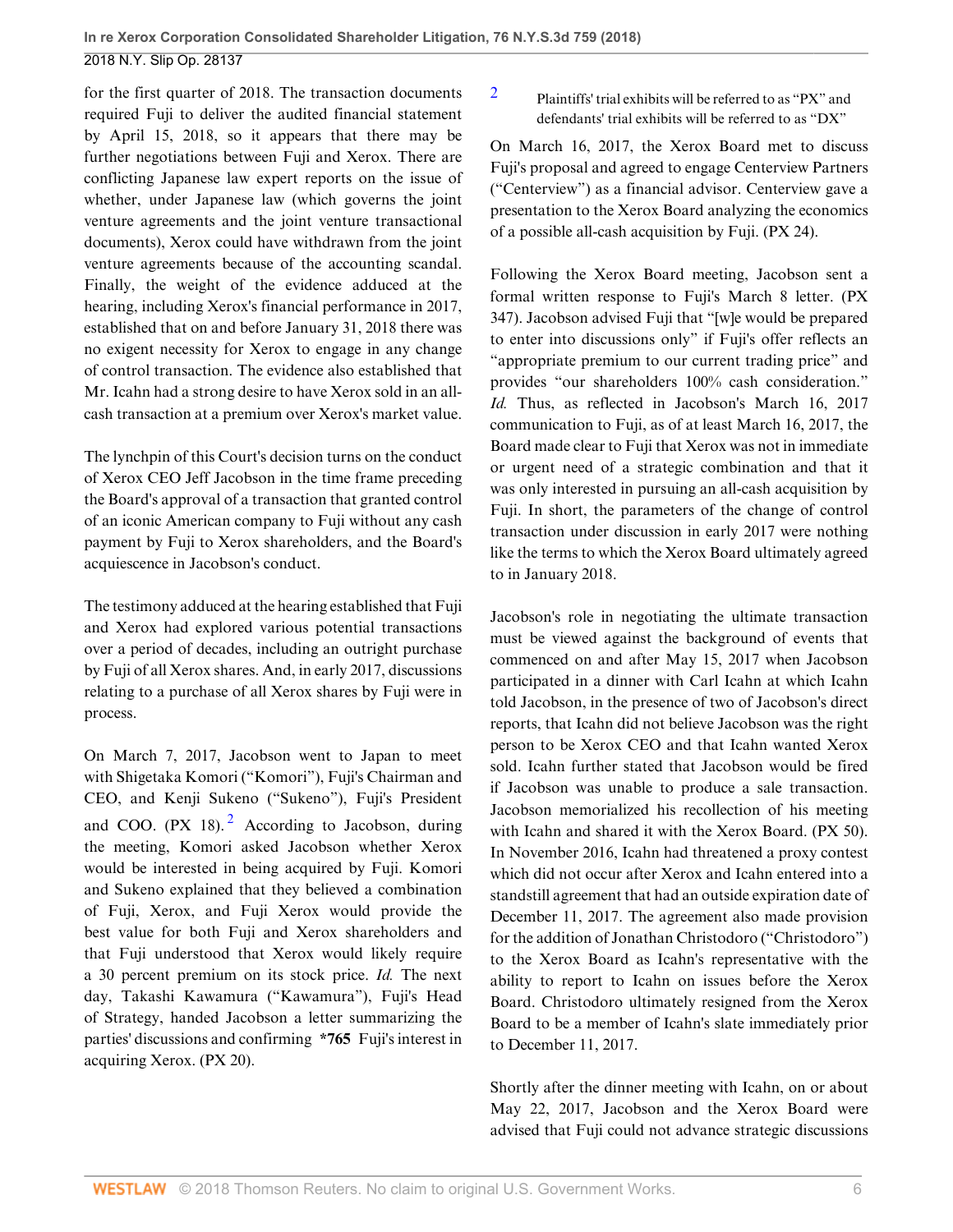with Xerox until the Fuji Xerox accounting scandal was resolved. Fuji, embroiled in the Fuji Xerox accounting scandal, which involved allegations of fraud, proposed to suspend discussions and indicated that a purchase of all Xerox shares was too expensive for Fuji. Thereafter, the testimony established that Jacobson, working with Xerox's investment banker, Centerview, developed a transaction concept that would allow Fuji to make a cashless acquisition of Xerox.

Jacobson testified that he was authorized by Xerox Chairman Keegan to explore with Fuji alternatives to an all-cash deal, but the full Xerox Board was unaware of Jacobson's overture to Fuji which was presented to Fuji in June 2017. For all intents and purposes, Jacobson's cashfree acquisition concept took off the table any type of allcash sale transaction with Fuji even though one of Xerox's financial advisors, David Hess of Centerview, testified that Fuji has cash reserves of \$8 billion. And, while Fuji sought to delay a substantive meeting with respect to Jacobson's proposal, Jacobson insisted on pressing for a July 2017 meeting. It was only in July 2017 that Jacobson advised the full Xerox Board of his strategic acquisition proposal **\*766** that could potentially transfer to Fuji control of Xerox.

During the late spring and early summer of 2017, Icahn and his Board nominee, Christodoro, were pressuring Jacobson and the Xerox Board to secure a transaction, and Jacobson believed Icahn would initiate a proxy contest to remove the Board. In July 2017, Icahn was informed of Jacobson's strategic acquisition concept, and Icahn advised Keegan that Icahn opposed a transaction that would leave Xerox shareholders with a 49.9% minority interest in a combined company controlled by Fuji. Icahn further requested that a search committee be formed to find a replacement for Jacobson. Keegan conceded at the hearing that he suggested to Jacobson that Jacobson propose to Fuji that Fuji purchase Icahn's shares in Xerox.

During the summer of 2017, while Jacobson was dialoguing with Fuji's most senior executives, the Xerox Board became disenchanted with Jacobson's performance as CEO and the Board decided that Jacobson was not the right person to lead Xerox into the future. Director Cheryl Krongard ("Krongard") testified that this was the unanimous view of the Board. Notes prepared by Keegan from April 2017 reflect that there was concern with Jacobson's performance as CEO as early as April 2017. In July 2017, the Board decided to form a committee called the "Scan Committee" to explore finding a potential replacement for Jacobson. Keegan testified that by September 2017 the Board had hired a professional search firm, Heidrick & Struggles ("Heidrick"), to identify potential candidates to replace Jacobson as CEO. (Keegan EBT, PX 236 at 188:18–23). The members of the Scan Committee were Directors Keegan, Reese, Brown and Christodoro. (*Id.* at 186:8–12).

The Xerox Board interviewed various candidates in October and November 2017. The Board specifically identified as Jacobson's potential replacement, Giovanni (John) Visentin ("Visentin"), a former IBM and HP executive that Xerox's Chairman Keegan described as "head and shoulders" better than Jacobson. The Board discussed compensation terms with Visentin and identified a start date for Visentin of December 11, 2017. Jacobson testified that he was unaware of any efforts to replace him prior to November 10, although this testimony is suspect given the large number of people aware of the work of the Scan Committee.

On November 10, 2017 Keegan advised Jacobson that he might be replaced. Keegan further told Jacobson at the express and unanimous direction of the Xerox Board to desist from further discussions with Fuji about a possible combination of Xerox with Fuji and to cancel meetings in New York and Japan that were scheduled for November 14 and November 21, 2017. On November 12, 2017, Jacobson emailed to his personal email account copies of his employment agreement and pension plan. (PX 247). Jacobson and Keegan both testified that Keegan advised Jacobson that Xerox had reached no decision as of November 10 to replace Jacobson as CEO, but correspondence with the head of Fuji's corporate planning department, Takashi Kawamura, makes clear that Jacobson communicated his "situation" to Fuji. And Hess testified that both Keegan and Jacobson informed Hess about Jacobson's precarious circumstances. On November 13, Jacobson sent Hess a text message stating that wherever Jacobson landed, he would work with Hess again. (PX 299).

For its part, Fuji, intrigued by the possibility of acquiring control of Xerox without any cash payment to Xerox shareholders, became increasingly susceptible to Jacobson's concept of a cashless strategic acquisition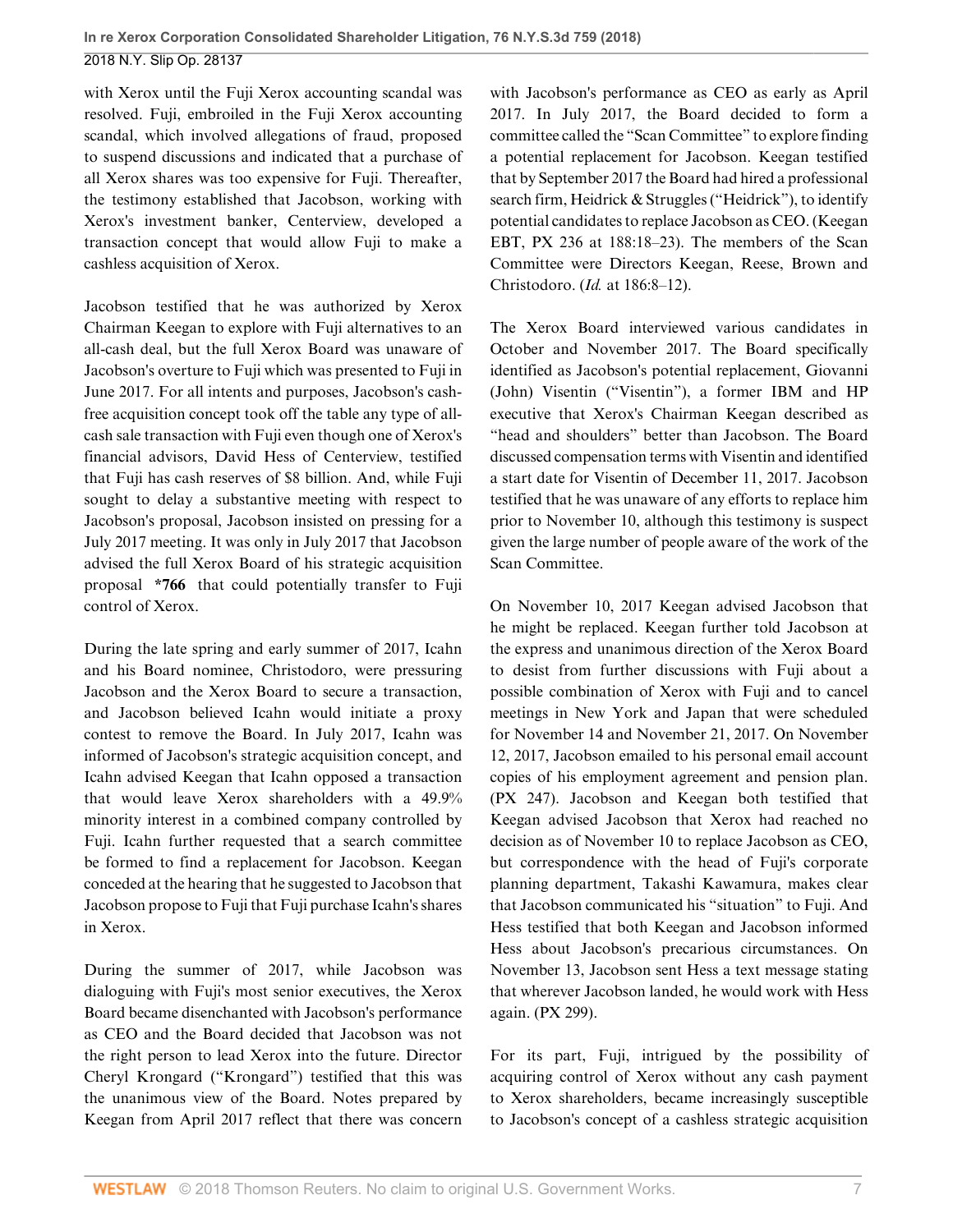of Xerox by Fuji. Kawamura prevailed **\*767** upon Jacobson to proceed with the November 14 meeting and Jacobson, in turn, successfully prevailed upon Keegan to allow the meeting to proceed. Keegan permitted Jacobson to continue his discussions without notifying or seeking authorization from any member of the Xerox Board other than Ann Reese. After the November 14 meeting, Keegan authorized Jacobson to go to Japan on November 20 to meet with Fuji executives. At a meeting on November 21, after Jacobson had apparently discussed his "situation" with Kawamura, Jacobson explained to Komori that Xerox needed a term sheet by November 28, 2017. On November 21, 2017, Jacobson also sent Hess an email questioning whether Hess thought Jacobson would receive his "package" from Xerox before Thanksgiving. Prior to the November 21 meeting, Kawamura texted Jacobson as follows:

> Welcome to Japan! Hope you had a good flight. I met Komori twice today. He made a lot of questions. He's looking forward to seeing you tomorrow. I have your discussion material today. He said he understands the contents and no need to spend much time on the presentation. *He would focus on hearing current situation surrounding you and XC and what we can do*.... But basically he's ready to send the term sheet unless anything unexpected happens tomorrow.... Because Komori is in the good mood now. Better not do anything which may make Komori feel uncomfortable (PX 301) (emphasis added).

Significantly, Jacobson texted Centerview's David Hess that Kawamura "told me that there is no deal without me." (PX 302).

Fuji provided a term sheet (the "Fuji Term Sheet") on November 30 reflecting its formal merger proposal. Consistent with Jacobson's July 2017 proposal, instead of an all-cash deal, Fuji offered a structured transaction in which it would end up owning a 50.1 percent controlling interest in Xerox. At no time prior to a January 24, 2018 teleconference between Keegan and Komori did *any* Xerox director participate in *any* meeting with Fuji

executives; all such meetings involved Jacobson. The Fuji Term Sheet set January 31, 2018 as the target date for a definitive agreement. Fuji wanted to close the deal quickly so that it could announce it at the same time Xerox announced its fourth-quarter 2017 earnings.

In December 2017, the Xerox Board established a fourperson Transaction Committee to discuss and monitor the ongoing negotiations. The Transaction Committee was composed of Keegan and other long-serving Xerox directors.

After the constitution of the Transaction Committee, the Transaction Committee requested that Fuji increase the dividend to Xerox shareholders from \$2 billion to \$2.5 billion, and made some additional non-monetary governance demands, including a demand that there not be co-CEO's as Fuji proposed, but only one CEO— Jacobson, the person the Xerox Board had unanimously agreed to potentially replace with an identified successor literally weeks earlier. Fuji, of course, was receptive to having Jacobson be the sole CEO as he was the person who had delivered cash-free control of Xerox to Fuji. And, as Komori testified, Jacobson was the only Xerox director known to Fuji. Director Krongard testified that the Board was told both by Centerview and Xerox's outside counsel that Jacobson had to be the CEO of the combined companies. The most benign explanation of Keegan's insistence that Jacobson be the CEO of the much larger combined company is, as Director Krongard testified, that the Xerox Board trusted Komori to replace Jacobson if Jacobson **\*768** did not perform. The Court finds this rationale perplexing.

<span id="page-7-0"></span>**[\[1](#page-0-1)]** Notwithstanding testimony to the contrary from Jacobson and Keegan, it is simply counter-intuitive and not credible to the Court that Jacobson was not conflicted with respect to his dealings with Fuji on behalf of Xerox at least as of November 10, 2017. It is equally counterintuitive and not credible to the Court that Jacobson did not both explain his personal circumstances to Fuji and attempt to enlist Fuji's assistance in preserving his position as the contemporaneous documents established. Indeed, in one text message to Jacobson, Kawamura states that he and Jacobson should "be the one team to fight against [their] mutual enemy" in reference to Icahn. (PX 297). Keegan and Reese, who, like Jacobson, owed a duty of loyalty to all Xerox shareholders, both saw this email. Jacobson responded to Kawamura stating: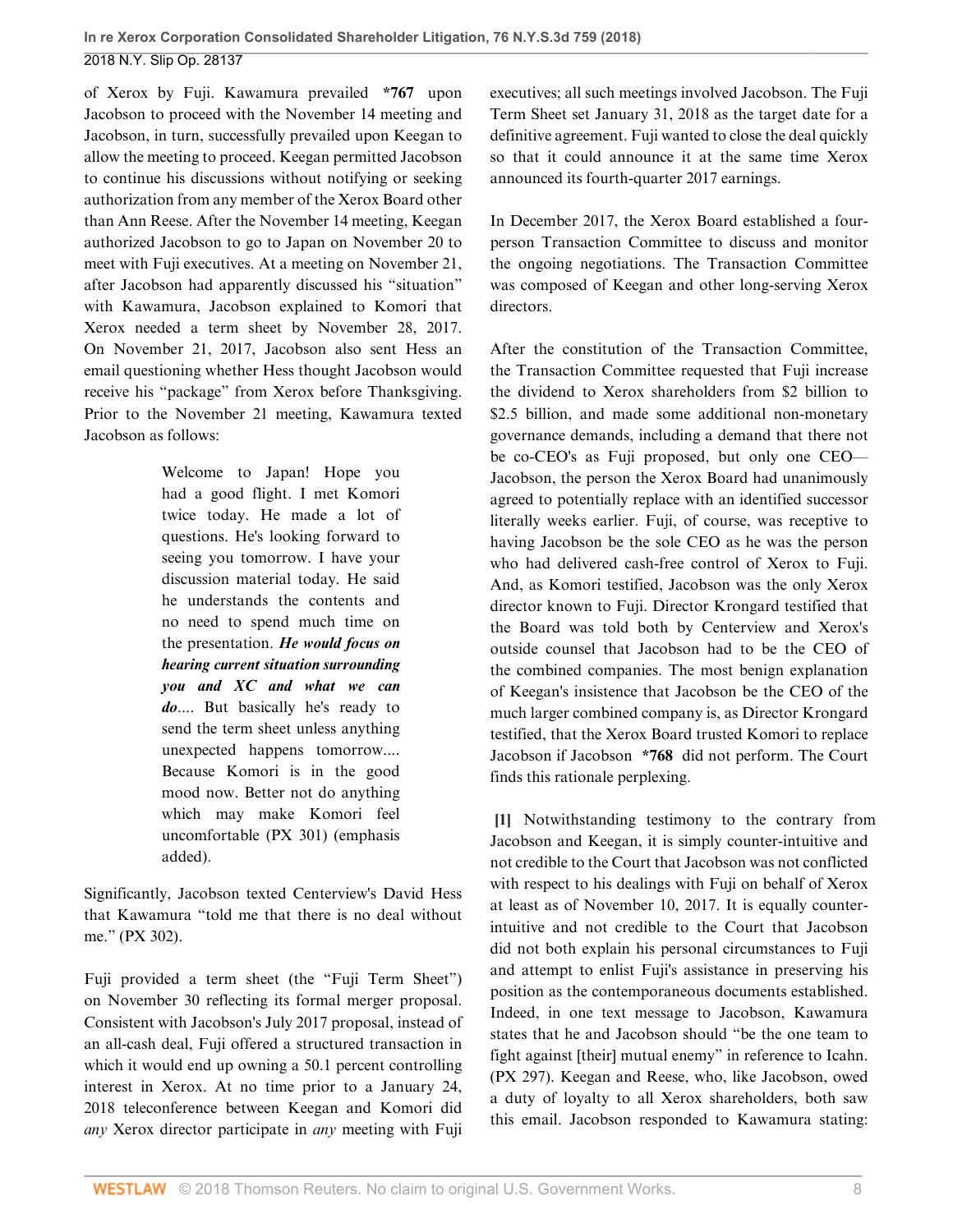"We are aligned my friend." *Id.* By the same token, notwithstanding the quality and experience of Xerox's Board, it was a breach of fiduciary duty for Keegan to authorize Jacobson to continue to be the primary interface with Fuji after Keegan both told Jacobson he could be imminently terminated and, for that reason, he should cease communications with Fuji about any transaction.

On December 4, 2017, Centerview made a presentation to the Xerox Board. Among other issues, Centerview urged the Board to consider whether Fuji's proposal provided enough economic upside to compensate shareholders for ceding control. (PX 343). It also urged the Board to consider whether there were attractive and feasible strategic opportunities other than the Fuji structured transaction. *Id.* Thereafter, director Krongard expressed her extreme concern to Keegan about Jacobson's continuing role and blatant disregard of the Board's unanimous directive that he cease all further negotiations with Fuji. (PX 127). In a five-page hand-written letter to Keegan, Krongard stated, among other things, the following:

As one Director, I believe we are at, perhaps, the most defining moment of the company's future. To succeed, Xerox will need leadership and clarity of purpose. We know the right leadership is not there now....

This Board exhausted every ounce of patience and coaching to make our current CEO a success. We then decided, unanimously, for a variety of reasons, he was not the leader we need. You and the "Scan" Committee conducted a very thorough talent review and have identified an individual you described to me as "head and shoulders better than Jeff." Jeff was told by you, as directed and supported by the Board, that the Board was disappointed by his performance and would likely look at outside talent. Additionally, you told him in no uncertain terms that he was to discontinue any and all conversations with FX and F regarding Juice [the transaction]. He blatantly violated a clear directive. Which brings us to where we find ourselves today.

We have a rogue executive, together with an advisor(s) who only gets a big payday if there is a deal....

Jeff has put us, and mostly you, in a horrible situation. He is asking us to lie! In my most heartfelt and emotional outreach to you, I implore you not to let this happen! *Id.*

Krongard never received a response to this letter from Keegan, although she did learn that Keegan had authorized Jacobson to participate in the November 14 and November 21 meetings that advanced the Fuji discussions. On December 11, Fuji sent its "best and final offer" for the proposed transaction. Other than increasing **\*769** the amount of Xerox's dividend to its shareholders —which was to be funded by a loan taken out by Xerox —Fuji did nothing to sweeten the deal. That same day, Jacobson texted Kawamura: "Tak, you will see on the internet, that Icahn has publicly called for Xerox to hire a new CEO. This is what we expected. We will finish our mission and win!". (PX 312). Kawamura responded "We are supporting you Jeff!" *Id.* The following day, Kawamura wrote to Jacobson:

"Jeff, I met Komori again today and explained Icahn situation. I said we must win with Jeff and he was energized. He's keen to know any developments surrounding Icahn. Please keep me updated."

(PX 313). Jacobson responded to Kawamura: "Please thank Mr. Komori for me. I appreciate his support and loyalty!" *Id.*

On January 16 and 17, 2018, senior Xerox executives and Centerview met in Tokyo with Fuji and Fuji's investment advisor, Morgan Stanley. Significantly, on January 17, 2018, Kawamura texted Jacobson that Komori was concentrating on the "new management and the board." (PX 325). Jacobson replied:

That is good. Are things on track as we discussed for you [sic] role and my role? Regards, Jeff. *Id.*

## Kawamura:

I think so. But he did not mention the name .... I heard you gave him your idea about the continuing directors. Can you give me top five candidates? *Id.*

## Jacobson:

It is important that Mr. Komori tell Bob Keegan what he wants. I told Mr. Komori this. I believe the directors who will want to continue (to be confirmed) are Keegan, Reese, Ruskowski, Prince, Tucker and Echevarria. Of the 6, there are 5 spots and all should be fine .... Do you think Sukeno will be able to persuade M[r]. Komori? *Id.*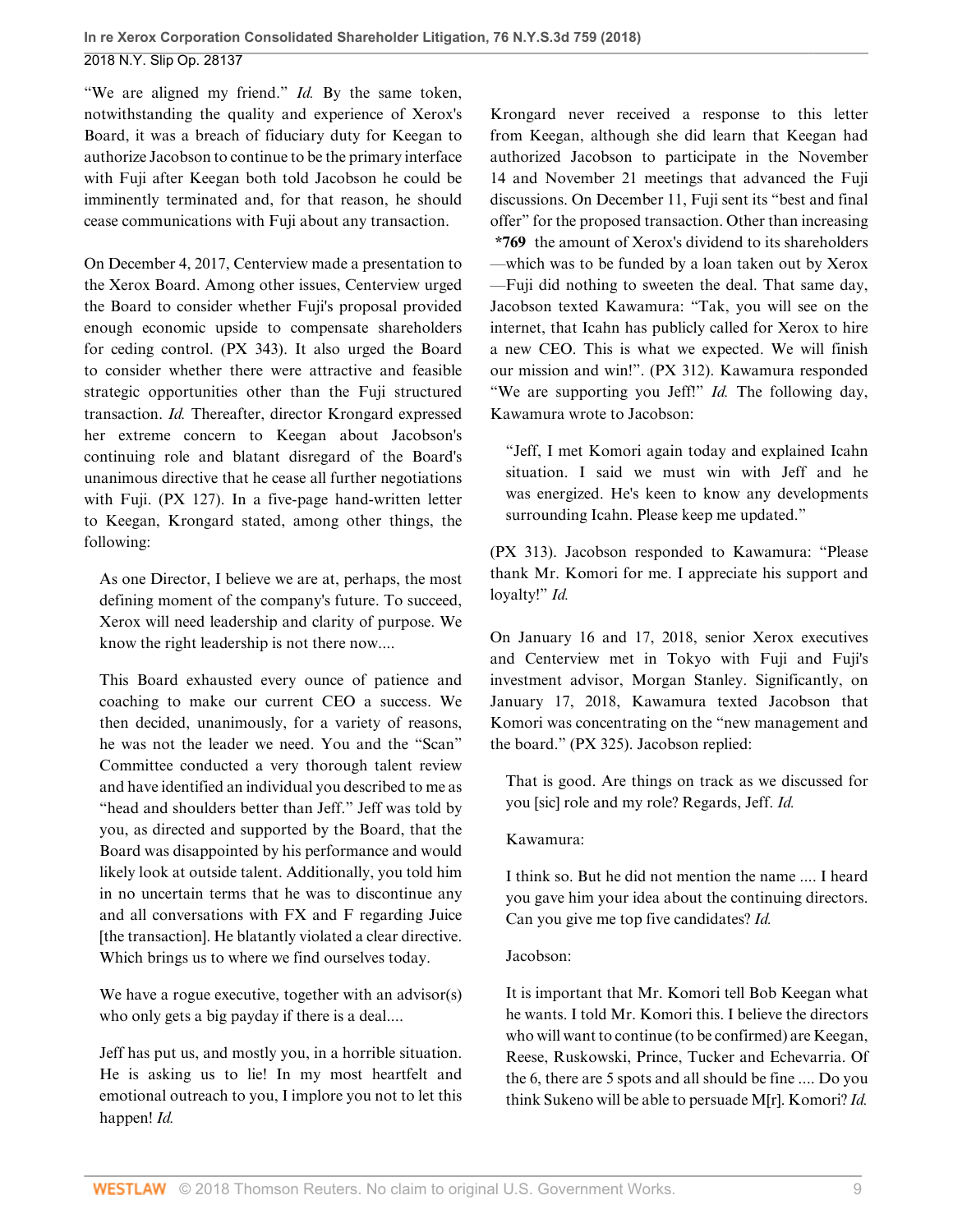## Kawamura:

Thank you. I mean Sukeno is not as excited as Komori about this deal .... *I clearly told Komori to tell Keegan that he wants Jeff to be the CEO. Id.* (emphasis added).

According to Fuji, it was necessary to keep Jacobson as CEO of Xerox, not because Fuji necessarily valued Jacobson's talent as a CEO, but rather, because Fuji, through Jacobson, could maintain complete control over the Xerox board. A Fuji internal memo states:

> As the 12/11 deadline for submission of the shareholder's proposal approaches, there has been a recent drop in stock price. The director under Mr. [Icahn's] control was putting very strong pressure on CEO Jacobson and was trying to dismiss Mr. [Jacobson] from his position as CEO. *Hypothetically, if Mr. [Jacobson] was dismissed, then the next CEO would be someone associated with Mr. [Icahn], resulting in [Fuji] losing control of the [Xerox] board of directors through association with Mr. [Jacobson].* (PX 107) (emphasis added).

Kawamura explained that the use of the word "control" was a short-hand way of explaining that Jacobson was the only director known to Fuji. But, it is clear from all the testimony that Fuji knew from Jacobson that without Jacobson the momentum for what Fuji considered to be a very attractive deal for Fuji would be lost.

On January 24, just a week before the deal was scheduled to be announced, David Hess of Centerview emailed Kawamura raising concerns that the "financial due diligence on [Fuji Xerox] is incomplete and requires more work and disclosure" and that "the current financial projections we have created together do not create enough value for [Xerox] shareholders." **\*770** (PX 170). Given these concerns, Hess insisted that the "January 31 announcement is not possible." *Id.* Kawamura's response was that "Fujifilm will walk [a]way from this deal if you won't keep the announcement schedule*.*" (PX 327).

On January 30, Centerview issued a fairness opinion on the transaction for which it was paid \$10 million. Centerview will receive an additional \$40 million only if the transaction is consummated.

The circumstance that the transaction that was ultimately approved by the Board transferred control of Xerox to Fuji without any payment to Xerox shareholders, with Jacobson as the CEO of the combined entity and privileged to opine to Komori on the five members of the Xerox Board who might be directors of the combined entity for five years, takes this transaction out of the realm of cases in which courts defer to the business judgment of independent directors. This transaction was largely negotiated by a massively conflicted CEO in breach of his fiduciary duties to further his self-interest and approved by a Board, more than half of whom were perpetuating themselves in office for five years without properly supervising Xerox's conflicted CEO. Indeed, Xerox director Krongard expressed herself in an email to Keegan:

"If you try to argue both sides of the transaction, I can argue strongly that we are not acting in our shareholders' best interest in this transaction. No premium, minority position, no governance and a base from the LRP [Long Range Plan] which comprises fictional numbers." [PX 120]

Ms. Krongard's reference to fictional numbers included the value of the supposed and unquestionably speculative synergies that the transaction would produce separate and apart from the cost savings built into Xerox's Long– Range Plan. The supposed value proposition of the transaction largely turned on the value of the synergies and the valuation of Fuji Xerox, both of which are highly subjective.

The arresting irony of the transaction is the fact that while the transaction was rushed through to completion between November 2017 and January 31, 2018, there is scant evidence that Xerox had any exigent necessity to do any transaction on a timetable that would schedule the shareholder approval vote on the date of the Annual Meeting. And there is sparser evidence that Xerox came close to exhausting various alternative transactions with other parties that could have been more advantageous to Xerox. Indeed, Jacobson had learned in July 2017 that Fuji might be receptive to partnering with a private equity firm to acquire 100% of Xerox, but no effort was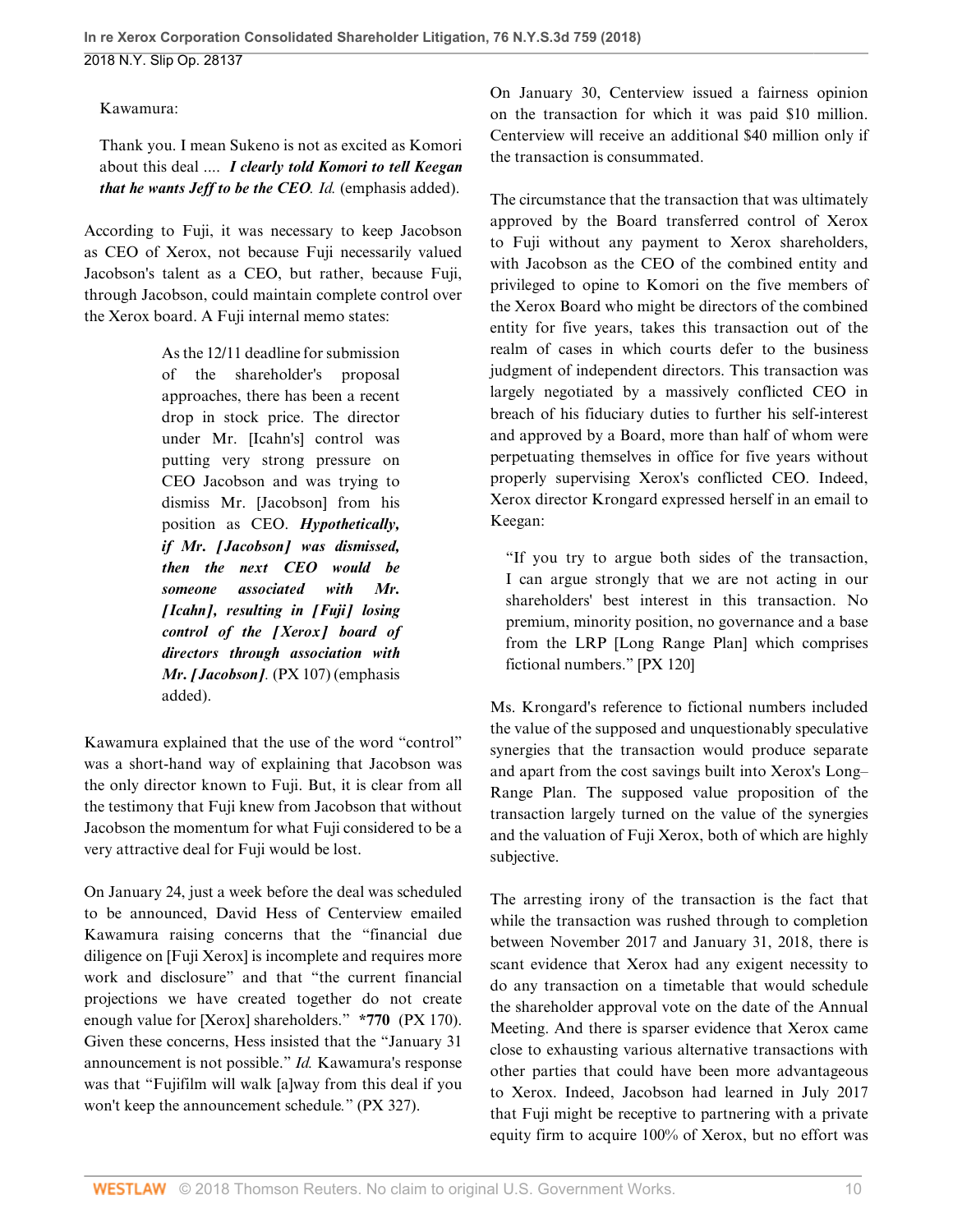ever made to explore this option. Certainly, Fuji cannot be faulted to for taking advantage of the opportunity Jacobson presented Fuji which, in Komori's words, enabled Fuji to "take control of Xerox without spending a penny." [Amend. Compl. ¶ 274]. But, that does not mean Fuji did not aid and abet a breach of fiduciary duty.

### **Legal Standard**

<span id="page-10-0"></span>**[\[2](#page-0-2)]** To obtain a preliminary injunction under [CPLR](http://www.westlaw.com/Link/Document/FullText?findType=L&pubNum=1000059&cite=NYCPS6311&originatingDoc=Ib9acdcd04f0311e8ab5389d3771bc525&refType=LQ&originationContext=document&vr=3.0&rs=cblt1.0&transitionType=DocumentItem&contextData=(sc.Search)) [§ 6311](http://www.westlaw.com/Link/Document/FullText?findType=L&pubNum=1000059&cite=NYCPS6311&originatingDoc=Ib9acdcd04f0311e8ab5389d3771bc525&refType=LQ&originationContext=document&vr=3.0&rs=cblt1.0&transitionType=DocumentItem&contextData=(sc.Search)), a plaintiff must demonstrate: (i) a likelihood of ultimate success on the merits; (ii) the prospect of irreparable injury in the absence of injunctive relief; and (iii) a balance of equities tipping in the moving party's favor. *See Doe v. Axelrod*[, 73 N.Y.2d 748, 750, 536](http://www.westlaw.com/Link/Document/FullText?findType=Y&serNum=1988150852&pubNum=0000578&originatingDoc=Ib9acdcd04f0311e8ab5389d3771bc525&refType=RP&originationContext=document&vr=3.0&rs=cblt1.0&transitionType=DocumentItem&contextData=(sc.Search)) [N.Y.S.2d 44, 532 N.E.2d 1272 \(1988\).](http://www.westlaw.com/Link/Document/FullText?findType=Y&serNum=1988150852&pubNum=0000578&originatingDoc=Ib9acdcd04f0311e8ab5389d3771bc525&refType=RP&originationContext=document&vr=3.0&rs=cblt1.0&transitionType=DocumentItem&contextData=(sc.Search))

#### **Injunction of the Proposed Transaction**

Class plaintiffs and plaintiff Deason (together, "plaintiffs") seek a preliminary injunction enjoining defendants from taking any further action to consummate the change of control transaction between Xerox **\*771** and Fuji that is currently scheduled for a shareholder vote in June 2018.

<span id="page-10-10"></span><span id="page-10-1"></span>**[\[3](#page-0-0)]** The plaintiffs have demonstrated a likelihood of success on the merits of their claim that defendants breached their fiduciary duties as directors in approving the proposed transaction and that Fuji aided and abetted such breach. $3$  For the same reasons as those stated in the following analysis of the merits of plaintiffs' breach of fiduciary duty claim—and in the analysis of plaintiff Deason's motion for an injunction waiving Xerox's advance notice bylaw deadline—plaintiffs have clearly established irreparable harm and a balance of equities in their favor. Therefore, both motions for a preliminary injunction are granted.

<span id="page-10-9"></span>[3](#page-10-10) It is unnecessary to address plaintiffs' claim for common law fraud as all the causes of action seek the injunctive relief that this Court now grants.

<span id="page-10-3"></span><span id="page-10-2"></span>**[\[4](#page-1-0)] [\[5](#page-1-1)]** "[I]n an action seeking to hold a director liable, a court must first determine whether the business judgment rule applies." *Patrick v. Allen*[, 355 F.Supp.2d 704, 711](http://www.westlaw.com/Link/Document/FullText?findType=Y&serNum=2005997086&pubNum=0004637&originatingDoc=Ib9acdcd04f0311e8ab5389d3771bc525&refType=RP&fi=co_pp_sp_4637_711&originationContext=document&vr=3.0&rs=cblt1.0&transitionType=DocumentItem&contextData=(sc.Search)#co_pp_sp_4637_711) [\(S.D.N.Y. 2005\).](http://www.westlaw.com/Link/Document/FullText?findType=Y&serNum=2005997086&pubNum=0004637&originatingDoc=Ib9acdcd04f0311e8ab5389d3771bc525&refType=RP&fi=co_pp_sp_4637_711&originationContext=document&vr=3.0&rs=cblt1.0&transitionType=DocumentItem&contextData=(sc.Search)#co_pp_sp_4637_711) "It is black-letter, settled law that when a corporate director or officer has an interest in a decision, the business judgment rule does not apply." *[In re Croton](http://www.westlaw.com/Link/Document/FullText?findType=Y&serNum=1995090992&pubNum=0000506&originatingDoc=Ib9acdcd04f0311e8ab5389d3771bc525&refType=RP&fi=co_pp_sp_506_44&originationContext=document&vr=3.0&rs=cblt1.0&transitionType=DocumentItem&contextData=(sc.Search)#co_pp_sp_506_44) River Club, Inc.*[, 52 F.3d 41, 44 \(2d Cir. 1995\)](http://www.westlaw.com/Link/Document/FullText?findType=Y&serNum=1995090992&pubNum=0000506&originatingDoc=Ib9acdcd04f0311e8ab5389d3771bc525&refType=RP&fi=co_pp_sp_506_44&originationContext=document&vr=3.0&rs=cblt1.0&transitionType=DocumentItem&contextData=(sc.Search)#co_pp_sp_506_44). No more

evidence of a breach of fiduciary duty need be established than Keegan and Reese ignoring a memo characterizing Xerox's largest shareholder as the "common enemy" of Fuji and Xerox.

<span id="page-10-6"></span><span id="page-10-5"></span><span id="page-10-4"></span>**[\[6](#page-1-2)] [\[7](#page-1-3)] [\[8](#page-1-4)]** "The elements of a cause of action to recover damages for breach of fiduciary duty are (1) the existence of a fiduciary relationship, (2) misconduct by the defendant, and (3) damages directly caused by the defendant's misconduct." *[Varveris v. Zacharakos](http://www.westlaw.com/Link/Document/FullText?findType=Y&serNum=2031873990&pubNum=0000602&originatingDoc=Ib9acdcd04f0311e8ab5389d3771bc525&refType=RP&originationContext=document&vr=3.0&rs=cblt1.0&transitionType=DocumentItem&contextData=(sc.Search))*, 110 [A.D.3d 1059, 1059, 973 N.Y.S.2d 774 \(2d Dep't 2013\)](http://www.westlaw.com/Link/Document/FullText?findType=Y&serNum=2031873990&pubNum=0000602&originatingDoc=Ib9acdcd04f0311e8ab5389d3771bc525&refType=RP&originationContext=document&vr=3.0&rs=cblt1.0&transitionType=DocumentItem&contextData=(sc.Search)) (internal quotations omitted). "Members of a board of directors of a corporation 'owe a fiduciary responsibility to the shareholders in general and to individual shareholders in particular to treat all shareholders fairly and evenly.' " *[Deblinger v. Sani–Pine Prods. Co., Inc.](http://www.westlaw.com/Link/Document/FullText?findType=Y&serNum=2030667808&pubNum=0000602&originatingDoc=Ib9acdcd04f0311e8ab5389d3771bc525&refType=RP&fi=co_pp_sp_602_660&originationContext=document&vr=3.0&rs=cblt1.0&transitionType=DocumentItem&contextData=(sc.Search)#co_pp_sp_602_660)*, [107 A.D.3d 659, 660, 967 N.Y.S.2d 394 \(2d Dep't 2013\)](http://www.westlaw.com/Link/Document/FullText?findType=Y&serNum=2030667808&pubNum=0000602&originatingDoc=Ib9acdcd04f0311e8ab5389d3771bc525&refType=RP&fi=co_pp_sp_602_660&originationContext=document&vr=3.0&rs=cblt1.0&transitionType=DocumentItem&contextData=(sc.Search)#co_pp_sp_602_660) (*quoting Schwartz v. Marien*[, 37 N.Y.2d 487, 491, 373](http://www.westlaw.com/Link/Document/FullText?findType=Y&serNum=1975122872&pubNum=0000578&originatingDoc=Ib9acdcd04f0311e8ab5389d3771bc525&refType=RP&originationContext=document&vr=3.0&rs=cblt1.0&transitionType=DocumentItem&contextData=(sc.Search)) [N.Y.S.2d 122, 335 N.E.2d 334 \(1975\)](http://www.westlaw.com/Link/Document/FullText?findType=Y&serNum=1975122872&pubNum=0000578&originatingDoc=Ib9acdcd04f0311e8ab5389d3771bc525&refType=RP&originationContext=document&vr=3.0&rs=cblt1.0&transitionType=DocumentItem&contextData=(sc.Search)) ). The business judgment rule will not shield a decision from judicial inquiry if it was the product of bad faith or self-dealing. *Patrick*[, 355 F.Supp.2d at 710.](http://www.westlaw.com/Link/Document/FullText?findType=Y&serNum=2005997086&pubNum=0004637&originatingDoc=Ib9acdcd04f0311e8ab5389d3771bc525&refType=RP&fi=co_pp_sp_4637_710&originationContext=document&vr=3.0&rs=cblt1.0&transitionType=DocumentItem&contextData=(sc.Search)#co_pp_sp_4637_710)

<span id="page-10-8"></span><span id="page-10-7"></span>**[\[9](#page-1-5)] [\[10](#page-1-6)]** The facts adduced at the evidentiary hearing clearly show that Jacobson, having been told on November 10 that the Board was actively seeking a new CEO to replace him, was hopelessly conflicted during his negotiation of a strategic acquisition transaction that would result in a combined entity of which he would be CEO. There is ample evidence that he collaborated with Fuji to make himself indispensable to the transaction. Therefore, "[w]hen a shareholder attacks a transaction in which the directors have an interest other than as directors of the corporation, the directors may not escape review of the merits of the transaction." *[Lewis v. S.L.](http://www.westlaw.com/Link/Document/FullText?findType=Y&serNum=1980133227&pubNum=0000350&originatingDoc=Ib9acdcd04f0311e8ab5389d3771bc525&refType=RP&fi=co_pp_sp_350_769&originationContext=document&vr=3.0&rs=cblt1.0&transitionType=DocumentItem&contextData=(sc.Search)#co_pp_sp_350_769) & E., Inc.*[, 629 F.2d 764, 769 \(2d Cir. 1980\).](http://www.westlaw.com/Link/Document/FullText?findType=Y&serNum=1980133227&pubNum=0000350&originatingDoc=Ib9acdcd04f0311e8ab5389d3771bc525&refType=RP&fi=co_pp_sp_350_769&originationContext=document&vr=3.0&rs=cblt1.0&transitionType=DocumentItem&contextData=(sc.Search)#co_pp_sp_350_769) Once, the business judgment presumption is lost, defendants are required to demonstrate the "entire fairness" of the proposed transaction. *See [Alpert v. 28 Williams St. Corp.](http://www.westlaw.com/Link/Document/FullText?findType=Y&serNum=1985102798&pubNum=0000578&originatingDoc=Ib9acdcd04f0311e8ab5389d3771bc525&refType=RP&originationContext=document&vr=3.0&rs=cblt1.0&transitionType=DocumentItem&contextData=(sc.Search))*, [63 N.Y.2d 557, 570–71, 483 N.Y.S.2d 667, 473 N.E.2d 19](http://www.westlaw.com/Link/Document/FullText?findType=Y&serNum=1985102798&pubNum=0000578&originatingDoc=Ib9acdcd04f0311e8ab5389d3771bc525&refType=RP&originationContext=document&vr=3.0&rs=cblt1.0&transitionType=DocumentItem&contextData=(sc.Search)) [\(1984\).](http://www.westlaw.com/Link/Document/FullText?findType=Y&serNum=1985102798&pubNum=0000578&originatingDoc=Ib9acdcd04f0311e8ab5389d3771bc525&refType=RP&originationContext=document&vr=3.0&rs=cblt1.0&transitionType=DocumentItem&contextData=(sc.Search)) As the testimony adduced at the hearing clearly established, once Jacobson learned that he had been targeted for replacement by Xerox's largest shareholder and eventually the Board itself, he abandoned the Board's request to obtain a value-maximizing all-cash transaction and engineered the framework for a one-sided deal that includes **\*772** Jacobson retaining his position as CEO post-transaction. And, at all relevant times after his May 2017 dinner with Icahn, Jacobson was consistently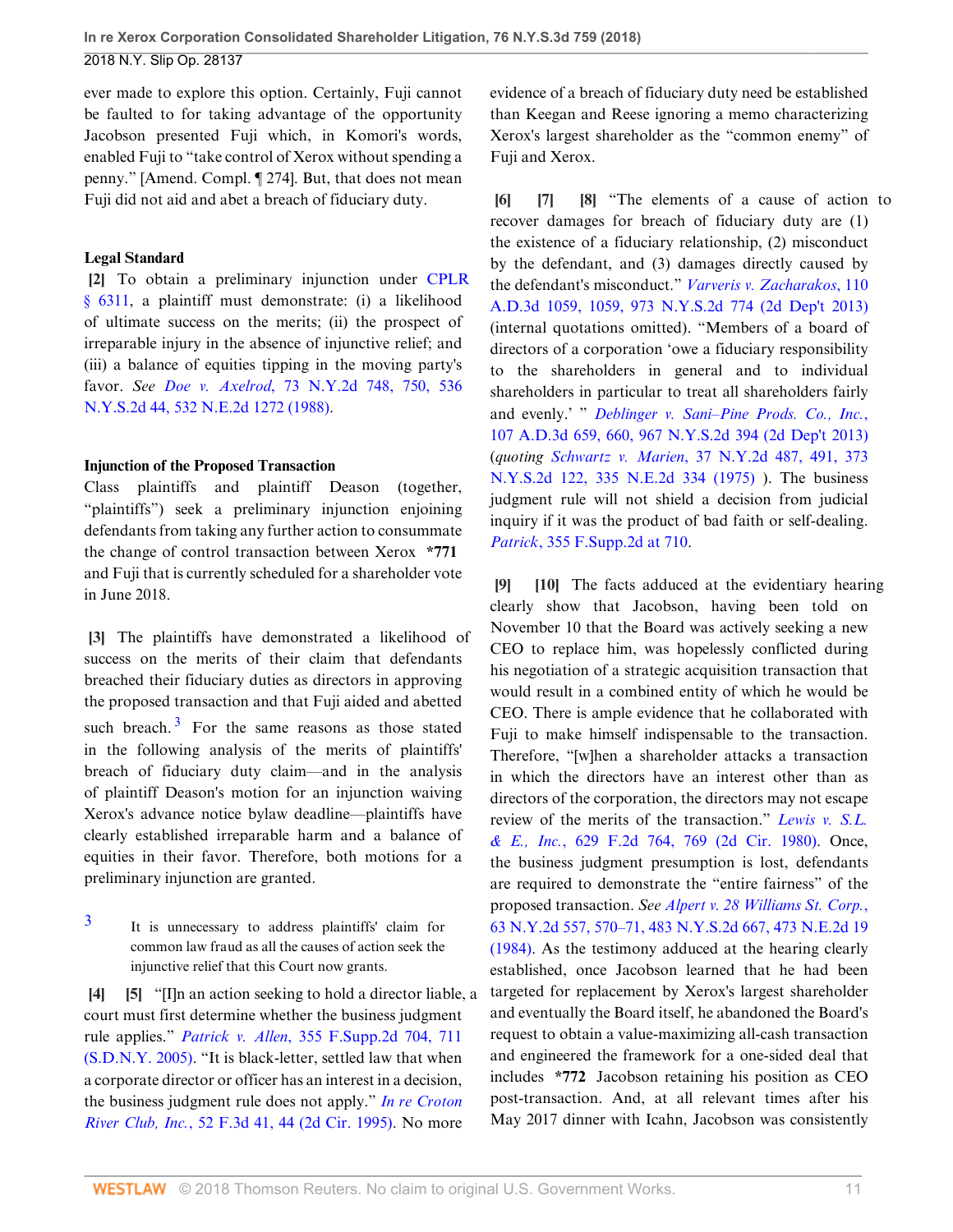acting without the knowledge of the entire Xerox Board even after the Board decided in November 2017 that he immediately cease any further communications and negotiations with Fuji about a possible transaction. Despite the Board's decision, Jacobson doubled down on his efforts and worked directly with Fuji to ensure a deal that is disproportionately favorable to Fuji, not Xerox.

<span id="page-11-0"></span>**[\[11](#page-1-7)]** "The concept of entire fairness has two prongs: fair dealing and fair price. The fair dealing prong of the entire fairness inquiry relates to how a transaction is structured and negotiated. The fair price prong relates to the economic and financial considerations of a proposed merger. When making a determination of a transaction's entire fairness courts examine the transaction as a whole looking at both fair price and fair dealing, without focusing on one component over another." *In re [Viacom](http://www.westlaw.com/Link/Document/FullText?findType=Y&serNum=2024443609&pubNum=0000999&originatingDoc=Ib9acdcd04f0311e8ab5389d3771bc525&refType=RP&originationContext=document&vr=3.0&rs=cblt1.0&transitionType=DocumentItem&contextData=(sc.Search)) [Inc. Shareholder Deriv. Litig.](http://www.westlaw.com/Link/Document/FullText?findType=Y&serNum=2024443609&pubNum=0000999&originatingDoc=Ib9acdcd04f0311e8ab5389d3771bc525&refType=RP&originationContext=document&vr=3.0&rs=cblt1.0&transitionType=DocumentItem&contextData=(sc.Search))*, No. 602527/05, 2006 WL [6663987, at \\*7 \(N.Y. Sup. Ct. N.Y. Co. June 23, 2006\)](http://www.westlaw.com/Link/Document/FullText?findType=Y&serNum=2024443609&pubNum=0000999&originatingDoc=Ib9acdcd04f0311e8ab5389d3771bc525&refType=RP&originationContext=document&vr=3.0&rs=cblt1.0&transitionType=DocumentItem&contextData=(sc.Search)) (citation omitted); *see [T. Rowe Price Recovery Fund, L.P.](http://www.westlaw.com/Link/Document/FullText?findType=Y&serNum=2001139355&pubNum=0000162&originatingDoc=Ib9acdcd04f0311e8ab5389d3771bc525&refType=RP&fi=co_pp_sp_162_553&originationContext=document&vr=3.0&rs=cblt1.0&transitionType=DocumentItem&contextData=(sc.Search)#co_pp_sp_162_553) v. Rubin*[, 770 A.2d 536, 553 \(Del. Ch. 2000\)](http://www.westlaw.com/Link/Document/FullText?findType=Y&serNum=2001139355&pubNum=0000162&originatingDoc=Ib9acdcd04f0311e8ab5389d3771bc525&refType=RP&fi=co_pp_sp_162_553&originationContext=document&vr=3.0&rs=cblt1.0&transitionType=DocumentItem&contextData=(sc.Search)#co_pp_sp_162_553) ("The test of entire fairness is an exacting one and, where it applies, the 'challenged transaction must withstand rigorous judicial scrutiny.") (internal quotations omitted).

Plaintiffs have demonstrated a probability of success in establishing that the director defendants, a majority of whom would have future directorship positions on the board of the combined entity, acted in bad faith in structuring and negotiating the proposed transaction. According to Xerox's own financial advisor, Hess, the transaction undervalues Xerox, provides an inadequate control premium to shareholders, and provides Fuji with majority control over the combined entity.

Plaintiffs have demonstrated that they will incur damage as a result of defendants' misconduct in the absence of injunctive relief, because shareholders will lose the potential opportunity to receive a superior control premium while being forced to vote on the proposed transaction despite Xerox's failure to make timely, material disclosures regarding the transaction and the Fuji Xerox joint venture. The facts adduced show that as of at least March 16, 2017, the Board made clear to Fuji that Xerox was not in immediate need of a strategic combination and that it was only interested in pursuing an all-cash acquisition with Fuji.

<span id="page-11-2"></span><span id="page-11-1"></span>**[\[12](#page-1-8)] [\[13](#page-2-2)]** Plaintiffs' additional claim that Fuji aided and abetted the director defendants' breach of fiduciary duty is also likely to succeed on the merits. "A claim for aiding and abetting fiduciary duty requires (1) a breach by a fiduciary of obligations to another, (2) that the defendant knowingly induced or participated in the breach, and (3) that plaintiff suffered damage as a result of the breach." *[Higgins v. New York Stock Exch., Inc.](http://www.westlaw.com/Link/Document/FullText?findType=Y&serNum=2037178919&pubNum=0000999&originatingDoc=Ib9acdcd04f0311e8ab5389d3771bc525&refType=RP&originationContext=document&vr=3.0&rs=cblt1.0&transitionType=DocumentItem&contextData=(sc.Search))*, [N.Y.S.2d 339, 364, 2005 WL 7981982 \(N.Y. Sup. Ct.](http://www.westlaw.com/Link/Document/FullText?findType=Y&serNum=2037178919&pubNum=0000999&originatingDoc=Ib9acdcd04f0311e8ab5389d3771bc525&refType=RP&originationContext=document&vr=3.0&rs=cblt1.0&transitionType=DocumentItem&contextData=(sc.Search)) [2005\)](http://www.westlaw.com/Link/Document/FullText?findType=Y&serNum=2037178919&pubNum=0000999&originatingDoc=Ib9acdcd04f0311e8ab5389d3771bc525&refType=RP&originationContext=document&vr=3.0&rs=cblt1.0&transitionType=DocumentItem&contextData=(sc.Search)) (internal quotations and citations omitted). "One who aids and abets a breach of fiduciary duty is liable for that breach as well, even if he or she had no independent fiduciary obligation to the allegedly injured party, if the alleged aider/abettor rendered 'substantial assistance' to the fiduciary in the course of effecting the alleged breaches of duty." *Caprer v. Nussbaum*[, 36 A.D.3d 176, 193–94, 825](http://www.westlaw.com/Link/Document/FullText?findType=Y&serNum=2010476508&pubNum=0000602&originatingDoc=Ib9acdcd04f0311e8ab5389d3771bc525&refType=RP&originationContext=document&vr=3.0&rs=cblt1.0&transitionType=DocumentItem&contextData=(sc.Search)) [N.Y.S.2d 55 \(2d Dep't 2006\)](http://www.westlaw.com/Link/Document/FullText?findType=Y&serNum=2010476508&pubNum=0000602&originatingDoc=Ib9acdcd04f0311e8ab5389d3771bc525&refType=RP&originationContext=document&vr=3.0&rs=cblt1.0&transitionType=DocumentItem&contextData=(sc.Search)) (citations omitted). Courts have found "knowing participation" where "the terms of the transaction are so egregious as to be inherently wrongful." *Obeid v. Mack*[, No. 14-CV-6498, 2016 WL](http://www.westlaw.com/Link/Document/FullText?findType=Y&serNum=2039905459&pubNum=0000999&originatingDoc=Ib9acdcd04f0311e8ab5389d3771bc525&refType=RP&originationContext=document&vr=3.0&rs=cblt1.0&transitionType=DocumentItem&contextData=(sc.Search)) [5719779, at \\*5 \(S.D.N.Y. Sept. 30, 2016\)](http://www.westlaw.com/Link/Document/FullText?findType=Y&serNum=2039905459&pubNum=0000999&originatingDoc=Ib9acdcd04f0311e8ab5389d3771bc525&refType=RP&originationContext=document&vr=3.0&rs=cblt1.0&transitionType=DocumentItem&contextData=(sc.Search)).

**\*773** As discussed in great detail in the Court's factual findings, plaintiffs have demonstrated that throughout negotiations, Fuji's representatives Kawamura and Komori believed that the proposed transaction disproportionately favored Fuji at the expense of Xerox shareholders. (Komari: The transaction "enabled Fuji to take control of Xerox without spending a penny.") Fuji, knowing full well that Jacobson was under enormous pressure from Icahn and the Board and that Jacobson could soon be replaced as CEO, presented Jacobson with the opportunity to stay on as CEO of the combined entity that would emerge from a change of control transaction that deprived Xerox shareholders of an adequate control premium. The communications between Kawamura and Jacobson in particular, as discussed in the Court's findings of fact, demonstrate the significant degree to which the two were aligned in combating Icahn and the Board so that Fuji could consummate a deal entirely in its favor and so that Jacobson could maintain his position as CEO.

## **Injunction of Xerox's Advance Notice Bylaw Deadline**

<span id="page-11-3"></span>**[\[14](#page-2-0)]** With respect to plaintiff Deason's motion for a mandatory injunction compelling Xerox to waive the advance notice bylaw to block Deason from fielding a slate of directors who would presumably object to a change of control transaction that was only disclosed to the shareholders after the advance notice had expired, the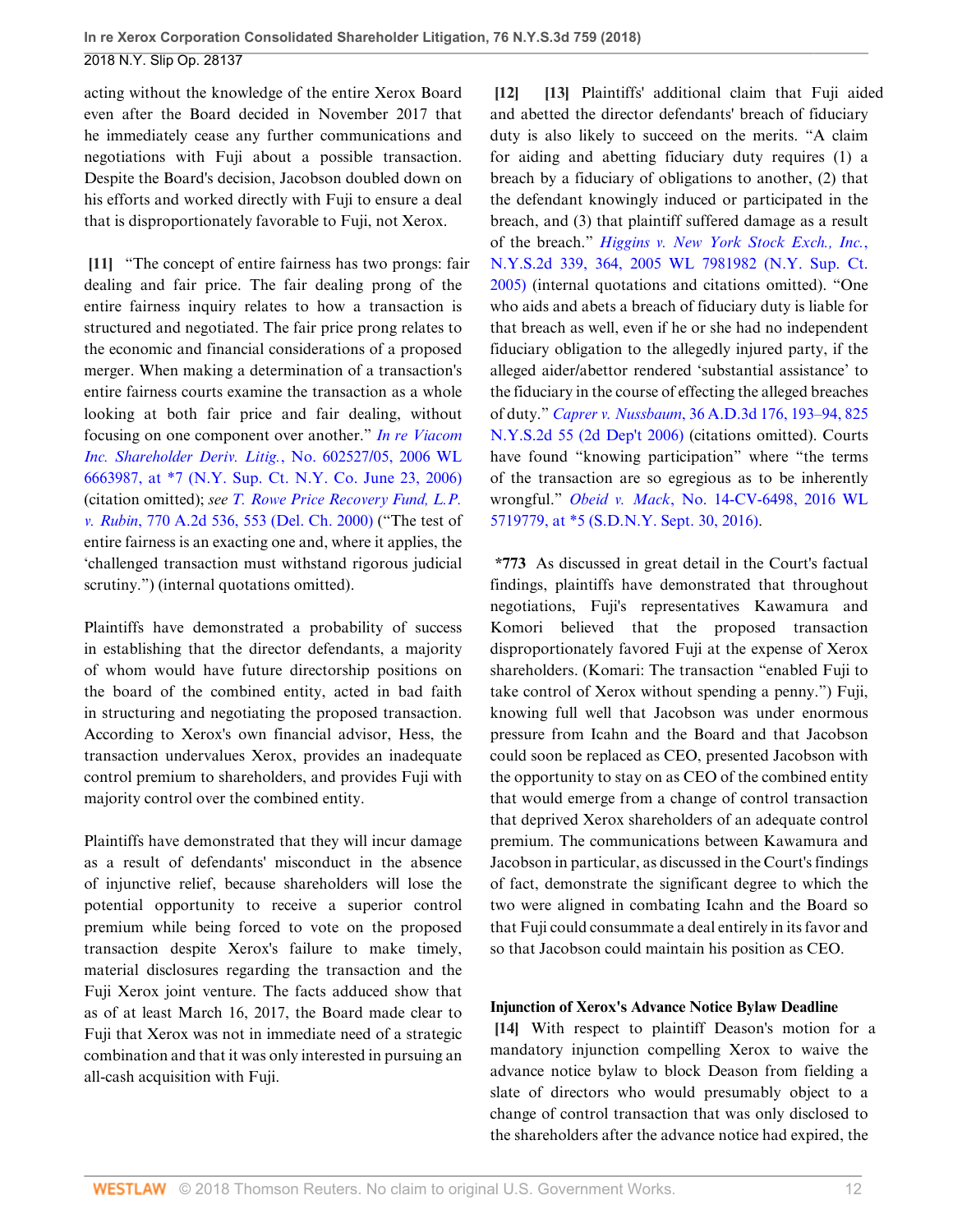Court finds that the reasoning of *[Hubbard v. Hollywood](http://www.westlaw.com/Link/Document/FullText?findType=Y&serNum=1991025525&pubNum=0000999&originatingDoc=Ib9acdcd04f0311e8ab5389d3771bc525&refType=RP&originationContext=document&vr=3.0&rs=cblt1.0&transitionType=DocumentItem&contextData=(sc.Search)) [Park Realty Enterprises, Inc.](http://www.westlaw.com/Link/Document/FullText?findType=Y&serNum=1991025525&pubNum=0000999&originatingDoc=Ib9acdcd04f0311e8ab5389d3771bc525&refType=RP&originationContext=document&vr=3.0&rs=cblt1.0&transitionType=DocumentItem&contextData=(sc.Search))*, 1991 WL 3151, 17 Del. J. [Corp. L. 238 \(1992\)](http://www.westlaw.com/Link/Document/FullText?findType=Y&serNum=1991025525&pubNum=0000999&originatingDoc=Ib9acdcd04f0311e8ab5389d3771bc525&refType=RP&originationContext=document&vr=3.0&rs=cblt1.0&transitionType=DocumentItem&contextData=(sc.Search)) is directly applicable to this case and Deason should be allowed to propose to the shareholders a slate of directors, provided he does so in the next 30 days. While shareholders can, admittedly, vote against the proposed change in control transaction, the proposed full proxy contest sought by Deason is a fair and logical way to provide Xerox shareholders with choices relating to the proposed transaction. A board other than the Board that approved this transaction might decide to pursue an allcash acquisition or a deal with a company other than Fuji. It also might negotiate a better deal with Fuji, particularly since Xerox has to revise its first quarter earnings for 2018 as a result of Xerox's belated receipt of audited 2017 financials for Fuji Xerox. For these reasons, Deason's motion for mandatory injunction waiving the advance notice bylaw deadline to enable him to field a competing slate of director nominees is granted.

<span id="page-12-0"></span>**[\[15](#page-2-3)]** It is well-settled law that a shareholder is entitled to a waiver of a corporation's advance notice deadline for nominating directors when there is a material change in circumstances of the corporation after the nomination deadline. Certain material, post-deadline changes in business policy and direction may "foreseeably generate controversy and shareholder opposition. Under those circumstances, considerations of fairness and the fundamental importance of the shareholder franchise dictate[ ] that the shareholders be afforded a fair opportunity to nominate an opposing slate, thus imposing upon the board the duty to waive the advance notice requirement of the by-law." *[Hubbard v. Hollywood Park](http://www.westlaw.com/Link/Document/FullText?findType=Y&serNum=1991025525&pubNum=0000999&originatingDoc=Ib9acdcd04f0311e8ab5389d3771bc525&refType=RP&originationContext=document&vr=3.0&rs=cblt1.0&transitionType=DocumentItem&contextData=(sc.Search)) Realty Enterprises, Inc.*[, Civ. No. 11779, 1991 WL 3151,](http://www.westlaw.com/Link/Document/FullText?findType=Y&serNum=1991025525&pubNum=0000999&originatingDoc=Ib9acdcd04f0311e8ab5389d3771bc525&refType=RP&originationContext=document&vr=3.0&rs=cblt1.0&transitionType=DocumentItem&contextData=(sc.Search)) [at \\*12 \(Del. Ch. Jan. 14, 1991\)](http://www.westlaw.com/Link/Document/FullText?findType=Y&serNum=1991025525&pubNum=0000999&originatingDoc=Ib9acdcd04f0311e8ab5389d3771bc525&refType=RP&originationContext=document&vr=3.0&rs=cblt1.0&transitionType=DocumentItem&contextData=(sc.Search)); *see [Icahn Partners LP v.](http://www.westlaw.com/Link/Document/FullText?findType=Y&serNum=2027614040&pubNum=0000999&originatingDoc=Ib9acdcd04f0311e8ab5389d3771bc525&refType=RP&originationContext=document&vr=3.0&rs=cblt1.0&transitionType=DocumentItem&contextData=(sc.Search)) Amylin Pharm., Inc.*[, No. 7404-VCN, 2012 WL 1526814,](http://www.westlaw.com/Link/Document/FullText?findType=Y&serNum=2027614040&pubNum=0000999&originatingDoc=Ib9acdcd04f0311e8ab5389d3771bc525&refType=RP&originationContext=document&vr=3.0&rs=cblt1.0&transitionType=DocumentItem&contextData=(sc.Search)) [at \\*3 \(Del. Ch. Apr. 20, 2012\)](http://www.westlaw.com/Link/Document/FullText?findType=Y&serNum=2027614040&pubNum=0000999&originatingDoc=Ib9acdcd04f0311e8ab5389d3771bc525&refType=RP&originationContext=document&vr=3.0&rs=cblt1.0&transitionType=DocumentItem&contextData=(sc.Search)) (granting mandatory injunction where plaintiffs alleged that after the advance notice bylaw deadline the board radically changed its outlook for the company).

Here, and as discussed in more detail *supra*, the Xerox Board made several significant decisions regarding a change of **\*774** control transaction with Fuji, as well as significant disclosures regarding the terms of the Fuji Xerox joint venture, six weeks after the director nomination deadline in Xerox's bylaws. Those decisions and disclosures were clearly material as to Deason's desire to nominate a competing slate of directors to the Board.

Thus, defendants' refusal to grant Deason's waiver request is without justification. And, as such, defendants likely breached their fiduciary duty of loyalty by refusing to waive the advance notice bylaw deadline to allow a competing slate of candidates so as to protect and secure their existing Board positions. *See [Int'l Banknote Co.](http://www.westlaw.com/Link/Document/FullText?findType=Y&serNum=1989077047&pubNum=0000345&originatingDoc=Ib9acdcd04f0311e8ab5389d3771bc525&refType=RP&fi=co_pp_sp_345_626&originationContext=document&vr=3.0&rs=cblt1.0&transitionType=DocumentItem&contextData=(sc.Search)#co_pp_sp_345_626) v. Muller*[, 713 F.Supp. 612, 626 \(S.D.N.Y. 1989\)](http://www.westlaw.com/Link/Document/FullText?findType=Y&serNum=1989077047&pubNum=0000345&originatingDoc=Ib9acdcd04f0311e8ab5389d3771bc525&refType=RP&fi=co_pp_sp_345_626&originationContext=document&vr=3.0&rs=cblt1.0&transitionType=DocumentItem&contextData=(sc.Search)#co_pp_sp_345_626) ("The Court also finds that there is a substantial likelihood that the [movant] will succeed at trial in showing that the Board's primary motivation for adopting the By-law was entrenchment.").

It is undisputed that the transaction at issue was announced after the December 11, 2017 advance notice date. On January 10, 2018, approximately one month after the deadline in the advance notice bylaw, the Wall Street Journal reported rumors of deal talks between Xerox and Fuji. It was not until January 31, 2018, more than six weeks after the director nomination deadline, that Xerox finally disclosed the existence and terms of the potential transaction. On the same day, and for the first time, Xerox decided to disclose copies of the joint venture agreements and their material terms. It is undisputed that the transaction was structured as a strategic transaction that, unlike a merger, deprives the Xerox shareholders of any appraisal rights. It is equally undisputed that extremely material terms of the joint venture arrangements between Fuji and Xerox were first revealed six weeks after the December 11, 2017 advance notice date. Among the provisions of the joint venture agreements that were not disclosed prior to December 11, 2017 is the provision that restricted Xerox from selling more than 30 percent of its equity to a competitor of Fuji without suffering significant economic dislocations. This is tantamount to a "lock up" agreement and is information that, if known by Deason and the shareholders prior to the December 11, 2017 advance notice date, might well have compelled Deason to take steps to challenge the incumbent Board.

After Deason learned of these material changes in circumstances at Xerox, he sent an open letter to the Board in February 2018 requesting that it waive the December 11, 2017 advance notice deadline for director nominations and reopen the nomination period for him and other shareholders to nominate a full slate of directors for election at the 2018 annual meeting. The Board rejected Deason's request for a waiver of the nomination deadline.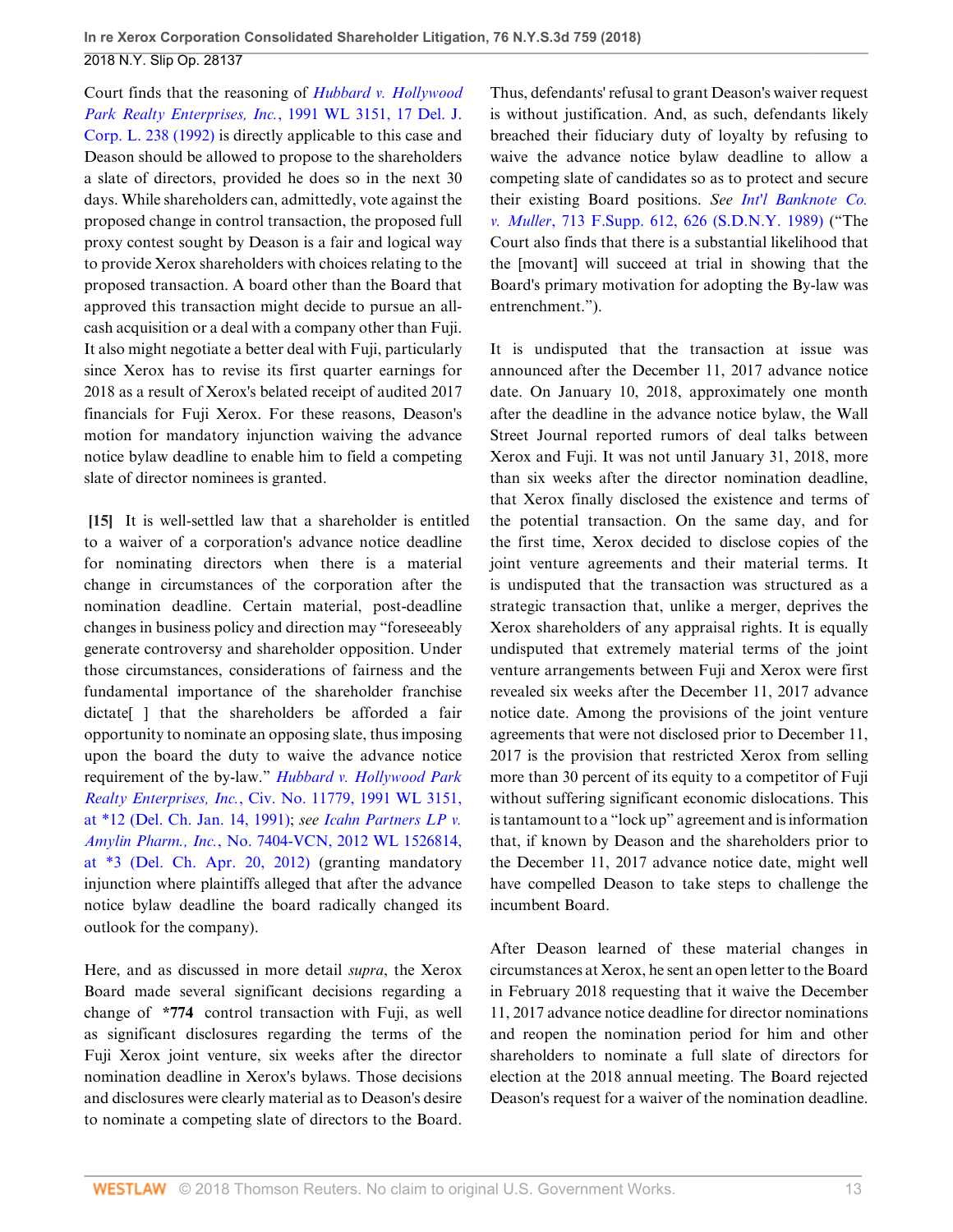Deason thus sought this injunction to achieve what his letter to the Board could not.

<span id="page-13-0"></span>**[\[16](#page-2-4)]** "A corporate shareholder who has been wrongfully denied the fundamental right to vote their shares and gain representation on the board of directors is presumed to be threatened with irreparable harm if the corporate electoral process is tainted." *[Broadway Ass'n v. Park](http://www.westlaw.com/Link/Document/FullText?findType=Y&serNum=2017351771&pubNum=0000999&originatingDoc=Ib9acdcd04f0311e8ab5389d3771bc525&refType=RP&originationContext=document&vr=3.0&rs=cblt1.0&transitionType=DocumentItem&contextData=(sc.Search)) Royal Owners, Inc.*[, No. 123531/01, 2002 WL 34452788](http://www.westlaw.com/Link/Document/FullText?findType=Y&serNum=2017351771&pubNum=0000999&originatingDoc=Ib9acdcd04f0311e8ab5389d3771bc525&refType=RP&originationContext=document&vr=3.0&rs=cblt1.0&transitionType=DocumentItem&contextData=(sc.Search)) [\(NY Sup. Ct. Apr. 29, 2002\).](http://www.westlaw.com/Link/Document/FullText?findType=Y&serNum=2017351771&pubNum=0000999&originatingDoc=Ib9acdcd04f0311e8ab5389d3771bc525&refType=RP&originationContext=document&vr=3.0&rs=cblt1.0&transitionType=DocumentItem&contextData=(sc.Search)) The nomination process is an integral part of shareholders' right to vote. "As the nominating process circumscribes the range of the choice to be made, it is a fundamental and outcome-determinate step in the election of officeholders. To allow for voting while maintaining a closed candidate selection process thus renders the former an empty exercise." *[Hubbard](http://www.westlaw.com/Link/Document/FullText?findType=Y&serNum=1991025525&pubNum=0000999&originatingDoc=Ib9acdcd04f0311e8ab5389d3771bc525&refType=RP&originationContext=document&vr=3.0&rs=cblt1.0&transitionType=DocumentItem&contextData=(sc.Search))*, 1991 [WL 3151, at \\*6](http://www.westlaw.com/Link/Document/FullText?findType=Y&serNum=1991025525&pubNum=0000999&originatingDoc=Ib9acdcd04f0311e8ab5389d3771bc525&refType=RP&originationContext=document&vr=3.0&rs=cblt1.0&transitionType=DocumentItem&contextData=(sc.Search)) (internal quotations omitted). Plaintiff has thus established irreparable harm in the absence of an injunction.

**\*775** The balance of equities clearly tips in favor of waiving the advance notice bylaw deadline for director nominations. An injunction will enable Deason and any other shareholder to nominate a competing slate of directors who can represent their legitimate interests in determining the future direction of Xerox following a series of decisions and disclosures regarding a potential change of control transaction with Fuji. Defendants, by contrast, will suffer no cognizable harm if the Court allows for a brief period in which shareholders may nominate competing director candidates for the upcoming 2018 annual meeting.

The law and equitable considerations require that shareholders have the reasonable opportunity to consider nominations in light of the post-deadline, material changes to Xerox's future. The Court therefore grants plaintiff's request for a preliminary injunction waiving the advance notice by-law requirement so as to afford plaintiff Deason, and any other shareholder, the opportunity to nominate a competing slate of candidates to the Board in advance of any vote on the proposed transaction.

<span id="page-13-2"></span><span id="page-13-1"></span>**[\[17](#page-2-5)] [\[18](#page-2-6)]** [CPLR 6312\(b\)](http://www.westlaw.com/Link/Document/FullText?findType=L&pubNum=1000059&cite=NYCPR6312&originatingDoc=Ib9acdcd04f0311e8ab5389d3771bc525&refType=SP&originationContext=document&vr=3.0&rs=cblt1.0&transitionType=DocumentItem&contextData=(sc.Search)#co_pp_a83b000018c76) requires the posting of an undertaking in connection with injunctive relief. That section provides in relevant part that "prior to the granting of a preliminary injunction, the plaintiff shall give an undertaking in an amount to be fixed by the court, that the plaintiff, if it is finally determined that he or

she was not entitled to an injunction, will pay to the defendant all damages and costs which may be sustained by reason of the injunction" The fixing of the amount of an undertaking is a matter "within the sound discretion of the court, and its determination will not be disturbed absent an improvident exercise of that discretion." [Blueberries](http://www.westlaw.com/Link/Document/FullText?findType=Y&serNum=1998233372&pubNum=0000602&originatingDoc=Ib9acdcd04f0311e8ab5389d3771bc525&refType=RP&originationContext=document&vr=3.0&rs=cblt1.0&transitionType=DocumentItem&contextData=(sc.Search)) [Gourmet, Inc. v. Aris Realty Corp, 255 A.D.2d 348, 680](http://www.westlaw.com/Link/Document/FullText?findType=Y&serNum=1998233372&pubNum=0000602&originatingDoc=Ib9acdcd04f0311e8ab5389d3771bc525&refType=RP&originationContext=document&vr=3.0&rs=cblt1.0&transitionType=DocumentItem&contextData=(sc.Search)) [N.Y.S.2d 557 \(2d Dep't 1998\).](http://www.westlaw.com/Link/Document/FullText?findType=Y&serNum=1998233372&pubNum=0000602&originatingDoc=Ib9acdcd04f0311e8ab5389d3771bc525&refType=RP&originationContext=document&vr=3.0&rs=cblt1.0&transitionType=DocumentItem&contextData=(sc.Search)) The sole requirement is that the undertaking must be "rationally related to defendants' potential damages should the preliminary injunction later prove to have been unwarranted." *[Suttongate Holdings](http://www.westlaw.com/Link/Document/FullText?findType=Y&serNum=2044062764&pubNum=0007049&originatingDoc=Ib9acdcd04f0311e8ab5389d3771bc525&refType=RP&originationContext=document&vr=3.0&rs=cblt1.0&transitionType=DocumentItem&contextData=(sc.Search)) [Limited v. Laconm Management N.V., et al.](http://www.westlaw.com/Link/Document/FullText?findType=Y&serNum=2044062764&pubNum=0007049&originatingDoc=Ib9acdcd04f0311e8ab5389d3771bc525&refType=RP&originationContext=document&vr=3.0&rs=cblt1.0&transitionType=DocumentItem&contextData=(sc.Search))*, 159 A.D.3d [514, 72 N.Y.S.3d 70 \(1st Dep't 2018\)](http://www.westlaw.com/Link/Document/FullText?findType=Y&serNum=2044062764&pubNum=0007049&originatingDoc=Ib9acdcd04f0311e8ab5389d3771bc525&refType=RP&originationContext=document&vr=3.0&rs=cblt1.0&transitionType=DocumentItem&contextData=(sc.Search)), quoting *[Peyton v.](http://www.westlaw.com/Link/Document/FullText?findType=Y&serNum=2029352527&pubNum=0000602&originatingDoc=Ib9acdcd04f0311e8ab5389d3771bc525&refType=RP&originationContext=document&vr=3.0&rs=cblt1.0&transitionType=DocumentItem&contextData=(sc.Search)) PWV Acquisition LLC*[, 101 A.D.3d 446, 955 N.Y.S.2d 41](http://www.westlaw.com/Link/Document/FullText?findType=Y&serNum=2029352527&pubNum=0000602&originatingDoc=Ib9acdcd04f0311e8ab5389d3771bc525&refType=RP&originationContext=document&vr=3.0&rs=cblt1.0&transitionType=DocumentItem&contextData=(sc.Search)) [\(1st Dep't 2012\)](http://www.westlaw.com/Link/Document/FullText?findType=Y&serNum=2029352527&pubNum=0000602&originatingDoc=Ib9acdcd04f0311e8ab5389d3771bc525&refType=RP&originationContext=document&vr=3.0&rs=cblt1.0&transitionType=DocumentItem&contextData=(sc.Search)).

<span id="page-13-3"></span>**[\[19](#page-2-1)]** Defendants' potential damages here are the loss of the Fuji transaction. The evidence established that transaction potentially has a multi-billion dollar value to Xerox. Therefore, an undertaking in the amount of \$150 million is rationally related to the potential damages. Accordingly, plaintiffs' must post an undertaking that totals that amount collectively within five business days of the entry of this decision and order. The Court holds only that plaintiffs have established the requisite for injunctive relief.

## Accordingly, it is hereby

ORDERED that the motions by Plaintiffs in the abovereferenced action and in *Deason v. Fujifilm, et al.*, Index No. 650675/18 (mot. seq. no. 001) for injunctive relief are granted to the extent of enjoining Defendants from taking any further action to consummate the change of control transaction between Xerox and Fuji that was announced on January 31, 2018 pending a final determination of the claims asserted in the underlying action; and it is further

ORDERED that the motion by Plaintiffs in *Deason v. Xerox Corp., et al.*, Index. No. 650988/18 (mot. seq. no. 001) for a injunctive relief is granted to the extent of enjoining Defendants from enforcing Xerox's advance notice bylaw provision requiring shareholders to nominate directors for election at the 2018 Xerox annual **\*776** shareholder meeting by December 11, 2017, and requiring Defendants to waive such advance notice bylaw requirement so that Plaintiff can now notice a slate of directors for election at the 2018 annual meeting.